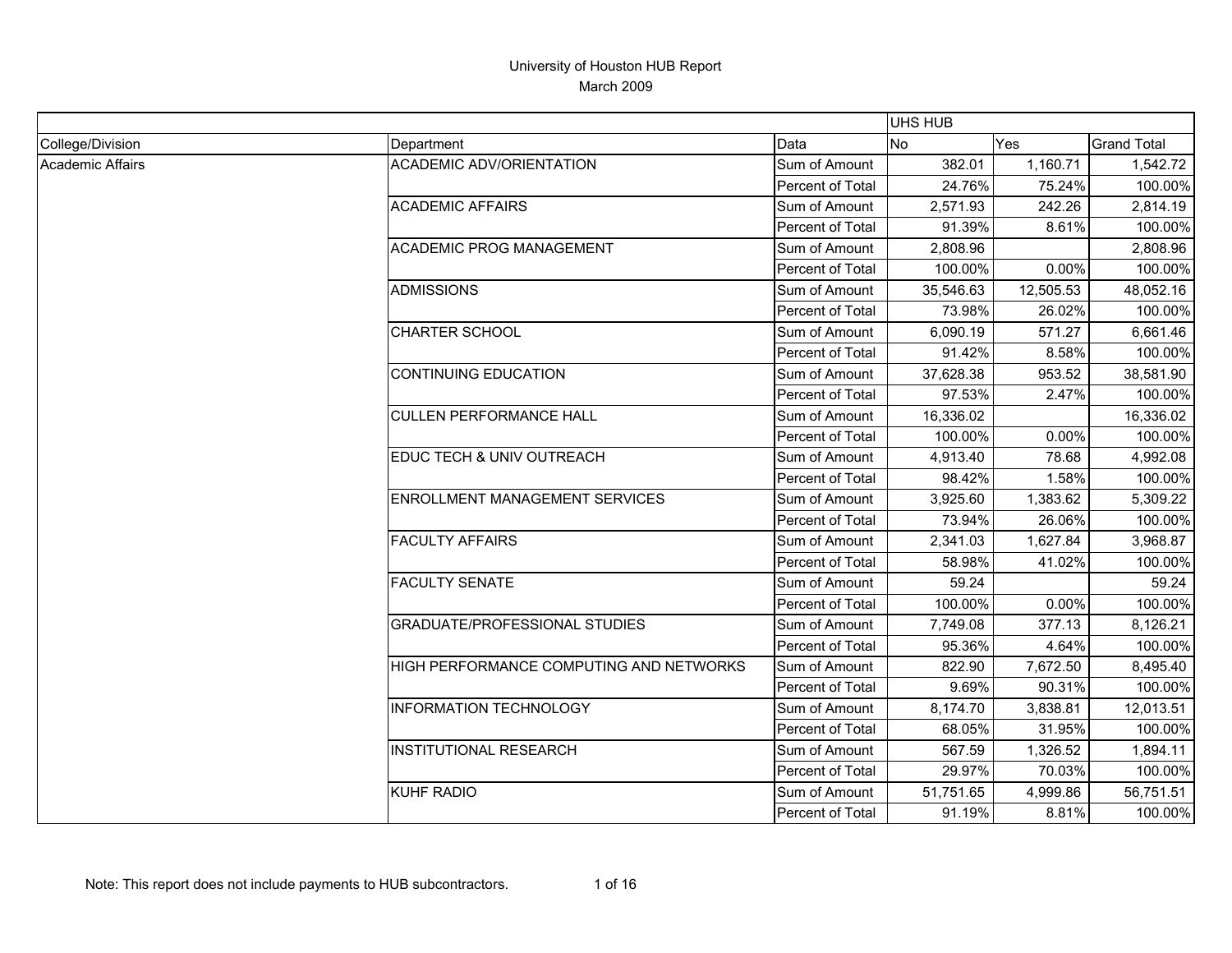|                                   |                                     |                  | <b>UHS HUB</b> |            |                    |
|-----------------------------------|-------------------------------------|------------------|----------------|------------|--------------------|
| College/Division                  | Department                          | Data             | No             | Yes        | <b>Grand Total</b> |
| <b>Academic Affairs</b>           | <b>KUHT TV</b>                      | Sum of Amount    | 22,704.74      | 2,512.35   | 25,217.09          |
|                                   |                                     | Percent of Total | 90.04%         | 9.96%      | 100.00%            |
|                                   | MANAGEMENT INFORMATION SYSTEMS      | Sum of Amount    | 316,479.01     | 158,066.71 | 474,545.72         |
|                                   |                                     | Percent of Total | 66.69%         | 33.31%     | 100.00%            |
|                                   | REGISTRATION AND ACADEMIC RECO      | Sum of Amount    | 12,983.69      | 804.87     | 13,788.56          |
|                                   |                                     | Percent of Total | 94.16%         | 5.84%      | 100.00%            |
|                                   | <b>SCHOLARS COMMUNITY</b>           | Sum of Amount    | 758.50         | 62.28      | 820.78             |
|                                   |                                     | Percent of Total | 92.41%         | 7.59%      | 100.00%            |
|                                   | SCHOLARSHIPS AND FINANCIAL AID      | Sum of Amount    | 17,147.40      |            | 17,147.40          |
|                                   |                                     | Percent of Total | 100.00%        | 0.00%      | 100.00%            |
|                                   | SECURITY AND DISASTER RECOVERY      | Sum of Amount    | 128.69         | 39.00      | 167.69             |
|                                   |                                     | Percent of Total | 76.74%         | 23.26%     | 100.00%            |
|                                   | TECHNOLOGY SUPPORT SERVICES         | Sum of Amount    | 150,422.50     | 130,444.79 | 280,867.29         |
|                                   |                                     | Percent of Total | 53.56%         | 46.44%     | 100.00%            |
|                                   | UH WELCOME CENTER                   | Sum of Amount    | 27,543.17      | 2,492.90   | 30,036.07          |
|                                   |                                     | Percent of Total | 91.70%         | 8.30%      | 100.00%            |
|                                   | UNDERGRADUATE STUDIES               | Sum of Amount    | 1,640.53       |            | 1,640.53           |
|                                   |                                     | Percent of Total | 100.00%        | 0.00%      | 100.00%            |
| Academic Affairs Sum of Amount    |                                     |                  | 731,477.54     | 331,161.15 | 1,062,638.69       |
| Academic Affairs Percent of Total |                                     |                  | 68.84%         | 31.16%     | 100.00%            |
| <b>Administration and Finance</b> | <b>ADMINISTRATION &amp; FINANCE</b> | Sum of Amount    | 4,035.44       | 65.06      | 4,100.50           |
|                                   |                                     | Percent of Total | 98.41%         | 1.59%      | 100.00%            |
|                                   | <b>AUXILIARY SERVICES</b>           | Sum of Amount    | 76,995.85      | 744.00     | 77,739.85          |
|                                   |                                     | Percent of Total | 99.04%         | 0.96%      | 100.00%            |
|                                   | AVCIAVP-ADMINISTRATION              | Sum of Amount    | 689.18         | 4,918.69   | 5,607.87           |
|                                   |                                     | Percent of Total | 12.29%         | 87.71%     | 100.00%            |
|                                   | ENVIRONMENTAL HEALTH RISK MGMT      | Sum of Amount    | 8,082.70       | 1,961.18   | 10,043.88          |
|                                   |                                     | Percent of Total | 80.47%         | 19.53%     | 100.00%            |
|                                   | <b>FACILITIES &amp; PLANNING</b>    | Sum of Amount    | 3,717,298.12   | 263,853.58 | 3,981,151.70       |
|                                   |                                     | Percent of Total | 93.37%         | 6.63%      | 100.00%            |
|                                   | <b>FINANCE</b>                      | Sum of Amount    | 36,019.33      | 508.70     | 36,528.03          |
|                                   |                                     | Percent of Total | 98.61%         | 1.39%      | 100.00%            |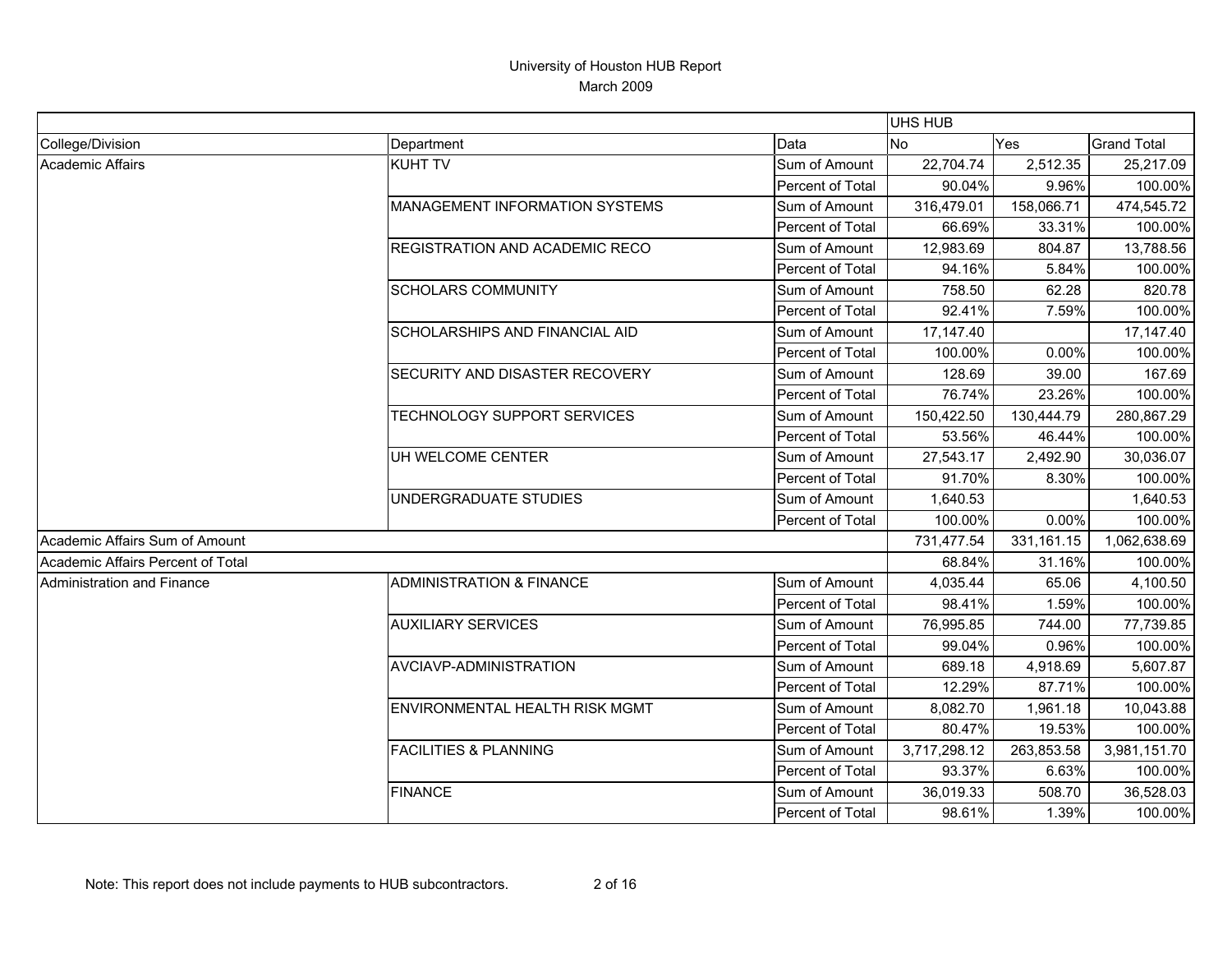|                            |                                            |                         | <b>UHS HUB</b> |           |                    |
|----------------------------|--------------------------------------------|-------------------------|----------------|-----------|--------------------|
| College/Division           | Department                                 | Data                    | <b>No</b>      | Yes       | <b>Grand Total</b> |
| Administration and Finance | <b>FINANCE &amp; OPERATIONS</b>            | Sum of Amount           | 1,115.70       | 274.20    | 1,389.90           |
|                            |                                            | <b>Percent of Total</b> | 80.27%         | 19.73%    | 100.00%            |
|                            | <b>FINANCIAL REPORTING</b>                 | Sum of Amount           | 132.72         | 164.54    | 297.26             |
|                            |                                            | Percent of Total        | 44.65%         | 55.35%    | 100.00%            |
|                            | <b>HUMAN RESOURCES</b>                     | Sum of Amount           | 4,987.76       | 1,322.35  | 6,310.11           |
|                            |                                            | Percent of Total        | 79.04%         | 20.96%    | 100.00%            |
|                            | <b>INST - ADMINISTRATION &amp; FINANCE</b> | Sum of Amount           | 12,725.15      |           | 12,725.15          |
|                            |                                            | Percent of Total        | 100.00%        | 0.00%     | 100.00%            |
|                            | <b>INST - BUSINESS SERVICES</b>            | Sum of Amount           | 112,570.35     | 17,585.00 | 130, 155.35        |
|                            |                                            | Percent of Total        | 86.49%         | 13.51%    | 100.00%            |
|                            | <b>INST - FINANCE</b>                      | Sum of Amount           | 25,199.00      |           | 25,199.00          |
|                            |                                            | Percent of Total        | 100.00%        | 0.00%     | 100.00%            |
|                            | ONE CARD PROGRAM                           | Sum of Amount           | 3,581.62       | 217.71    | 3,799.33           |
|                            |                                            | <b>Percent of Total</b> | 94.27%         | 5.73%     | 100.00%            |
|                            | PARKING & TRANSPORTATION                   | Sum of Amount           | 319,561.65     | 1,535.63  | 321,097.28         |
|                            |                                            | <b>Percent of Total</b> | 99.52%         | 0.48%     | 100.00%            |
|                            | PHY PLANT-ADMINISTRATION                   | Sum of Amount           | 52,605.70      | 25,828.54 | 78,434.24          |
|                            |                                            | Percent of Total        | 67.07%         | 32.93%    | 100.00%            |
|                            | PHY PLANT-AUTOMOTIVE                       | Sum of Amount           | 2,572.93       | 9,272.33  | 11,845.26          |
|                            |                                            | Percent of Total        | 21.72%         | 78.28%    | 100.00%            |
|                            | PHY PLANT-BLDG MAINT                       | Sum of Amount           | 25,072.11      | 5,919.20  | 30,991.31          |
|                            |                                            | Percent of Total        | 80.90%         | 19.10%    | 100.00%            |
|                            | PHY PLANT-CUSTODIAL SVCS                   | Sum of Amount           | 8,671.83       | 223.47    | 8,895.30           |
|                            |                                            | Percent of Total        | 97.49%         | 2.51%     | 100.00%            |
|                            | PHY PLANT-GROUNDS MAINT                    | Sum of Amount           | 4,043.76       |           | 4,043.76           |
|                            |                                            | Percent of Total        | 100.00%        | 0.00%     | 100.00%            |
|                            | PHY PLANT-SOLID WASTE                      | Sum of Amount           | 4,118.08       |           | 4,118.08           |
|                            |                                            | Percent of Total        | 100.00%        | 0.00%     | 100.00%            |
|                            | PHY PLANT-UTILITIES                        | Sum of Amount           | 41,738.54      | 12,120.23 | 53,858.77          |
|                            |                                            | Percent of Total        | 77.50%         | 22.50%    | 100.00%            |
|                            | <b>POLICE</b>                              | Sum of Amount           | 39,626.82      | 2,598.26  | 42,225.08          |
|                            |                                            | Percent of Total        | 93.85%         | 6.15%     | 100.00%            |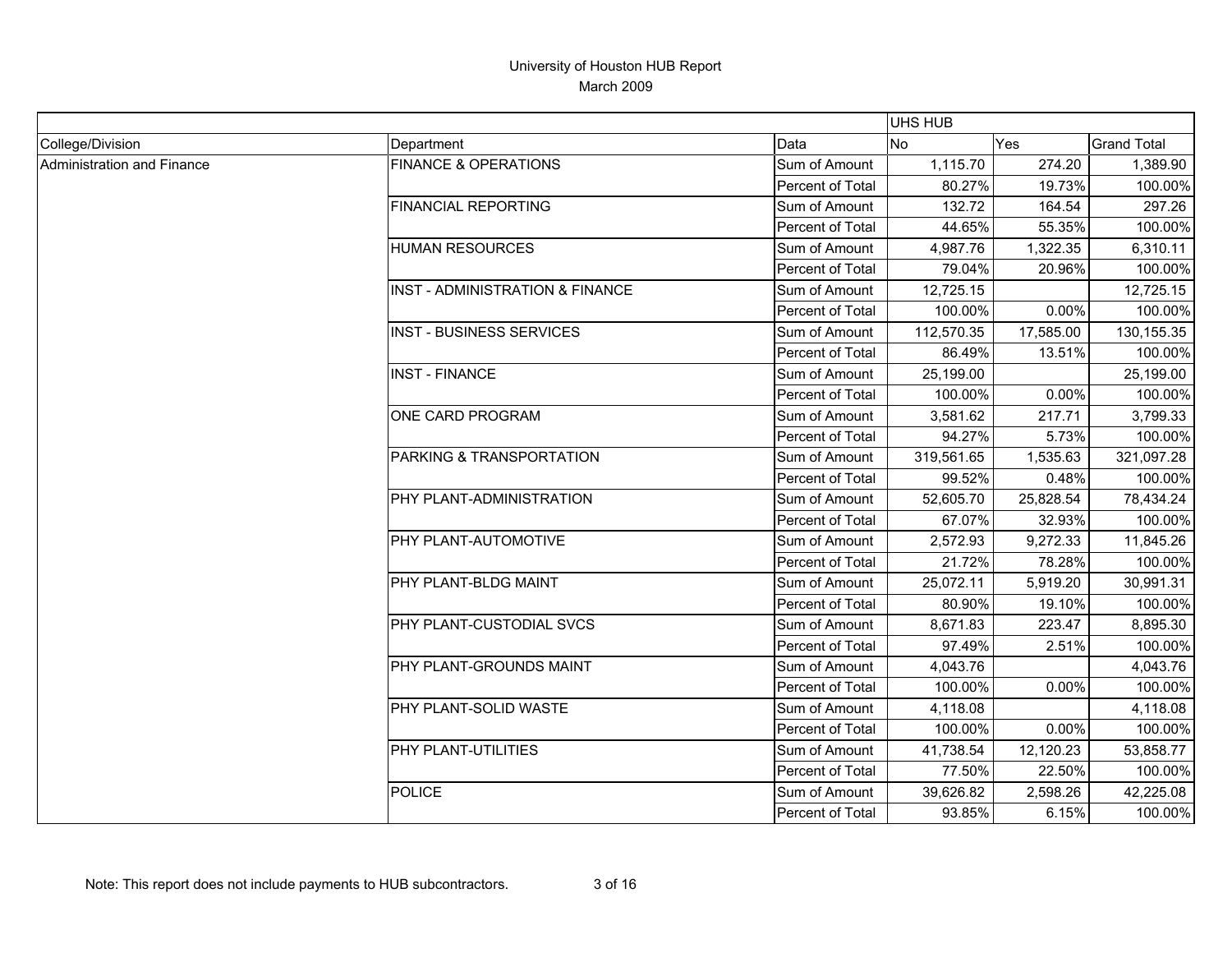|                                             |                                      |                  | UHS HUB      |            |                    |
|---------------------------------------------|--------------------------------------|------------------|--------------|------------|--------------------|
| College/Division                            | Department                           | Data             | <b>No</b>    | Yes        | <b>Grand Total</b> |
| Administration and Finance                  | POSTAL SERVICES                      | Sum of Amount    | 29,379.89    |            | 29,379.89          |
|                                             |                                      | Percent of Total | 100.00%      | 0.00%      | 100.00%            |
|                                             | <b>PRINTING</b>                      | Sum of Amount    | 4,044.16     | 57.71      | 4,101.87           |
|                                             |                                      | Percent of Total | 98.59%       | 1.41%      | 100.00%            |
|                                             | PURCHASED UTILITIES                  | Sum of Amount    | 7,761.61     |            | 7,761.61           |
|                                             |                                      | Percent of Total | 100.00%      | 0.00%      | 100.00%            |
|                                             | <b>STUDENT FINANCIAL SERVICES</b>    | Sum of Amount    | 8,485.64     | 105.13     | 8,590.77           |
|                                             |                                      | Percent of Total | 98.78%       | 1.22%      | 100.00%            |
|                                             | UNIVERSITY PROPERTY SERVICES         | Sum of Amount    | 1,964.74     |            | 1,964.74           |
|                                             |                                      | Percent of Total | 100.00%      | 0.00%      | 100.00%            |
| Administration and Finance Sum of Amount    |                                      |                  | 4,553,080.38 | 349,275.51 | 4,902,355.89       |
| Administration and Finance Percent of Total |                                      |                  | 92.88%       | 7.12%      | 100.00%            |
| Architecture                                | <b>DEAN, ARCHITECTURE</b>            | Sum of Amount    | 42,589.81    | 17,666.22  | 60,256.03          |
|                                             |                                      | Percent of Total | 70.68%       | 29.32%     | 100.00%            |
| Architecture Sum of Amount                  |                                      |                  | 42,589.81    | 17,666.22  | 60,256.03          |
| Architecture Percent of Total               |                                      |                  | 70.68%       | 29.32%     | 100.00%            |
| <b>Athletics</b>                            | INST - INTERCOLLEGIATE ATHLETICS     | Sum of Amount    | 21,496.02    |            | 21,496.02          |
|                                             |                                      | Percent of Total | 100.00%      | 0.00%      | 100.00%            |
|                                             | <b>INTERCOLLEGIATE ATHLETICS</b>     | Sum of Amount    | 217,627.06   | 77,127.37  | 294,754.43         |
|                                             |                                      | Percent of Total | 73.83%       | 26.17%     | 100.00%            |
| Athletics Sum of Amount                     |                                      |                  | 239,123.08   | 77,127.37  | 316,250.45         |
| Athletics Percent of Total                  |                                      |                  | 75.61%       | 24.39%     | 100.00%            |
| <b>Business Administration</b>              | ACCOUNTANCY AND TAXATION             | Sum of Amount    | 1,739.06     | 2,130.74   | 3,869.80           |
|                                             |                                      | Percent of Total | 44.94%       | 55.06%     | 100.00%            |
|                                             | <b>BAUER CAREER SERVICES CTR</b>     | Sum of Amount    | 17,711.51    | 329.24     | 18,040.75          |
|                                             |                                      | Percent of Total | 98.18%       | 1.82%      | 100.00%            |
|                                             | <b>BAUER CLASS GLOBALIZATION CRS</b> | Sum of Amount    | 229.98       |            | 229.98             |
|                                             |                                      | Percent of Total | 100.00%      | 0.00%      | 100.00%            |
|                                             | <b>BAUER COMMUNICATIONS</b>          | Sum of Amount    | 2,137.95     |            | 2,137.95           |
|                                             |                                      | Percent of Total | 100.00%      | 0.00%      | 100.00%            |
|                                             | CTR FOR ENTREPRENEURSHIP & INN       | Sum of Amount    | 5,835.48     | 5,950.52   | 11,786.00          |
|                                             |                                      | Percent of Total | 49.51%       | 50.49%     | 100.00%            |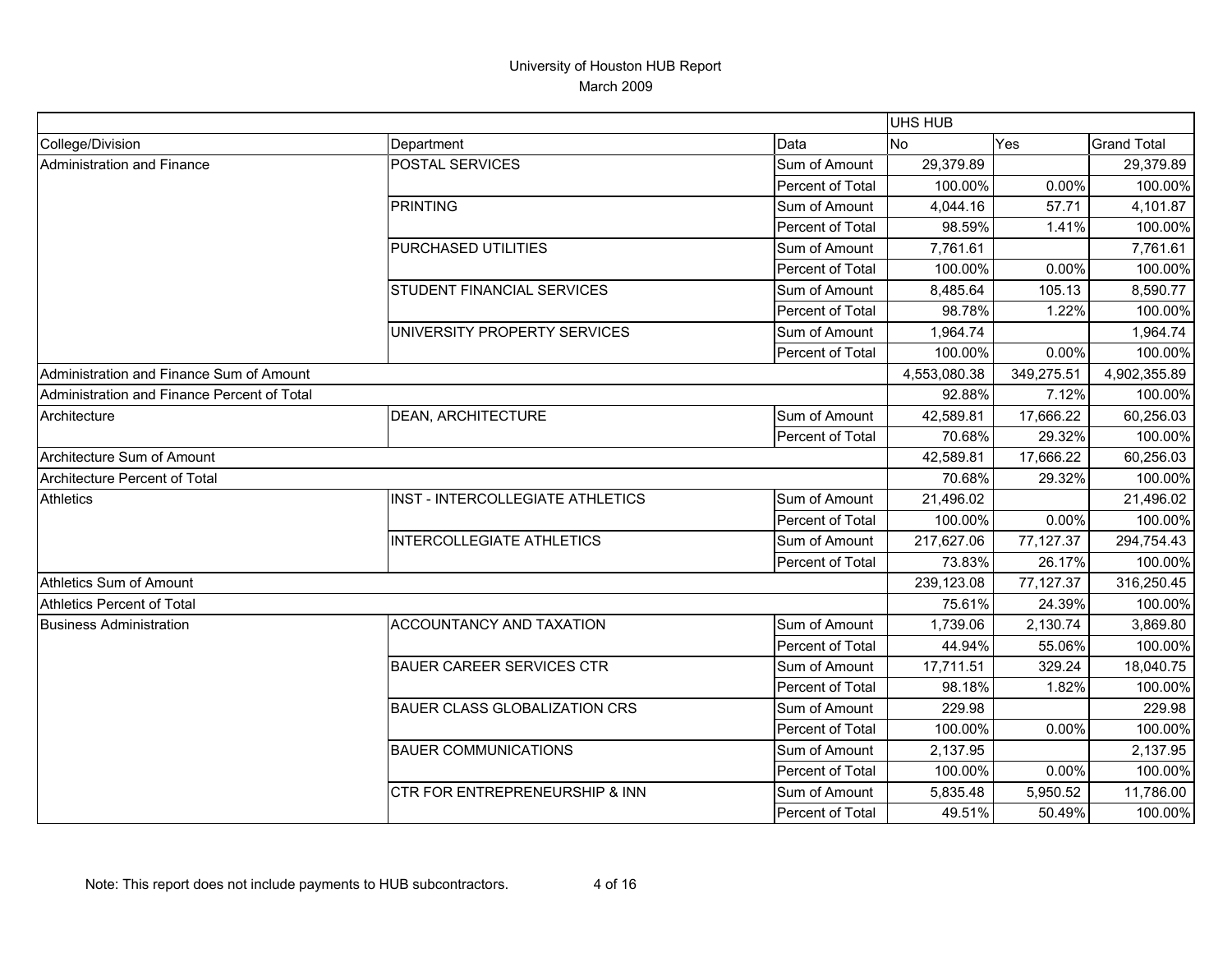|                                                 |                                       |                  | <b>UHS HUB</b> |           |                    |
|-------------------------------------------------|---------------------------------------|------------------|----------------|-----------|--------------------|
| College/Division                                | Department                            | Data             | <b>No</b>      | Yes       | <b>Grand Total</b> |
| <b>Business Administration</b>                  | DEAN, BUSINESS ADMINISTRATION         | Sum of Amount    | 92,701.73      | 3,510.13  | 96,211.86          |
|                                                 |                                       | Percent of Total | 96.35%         | 3.65%     | 100.00%            |
|                                                 | <b>DECISION AND INFORMATION SCIEN</b> | Sum of Amount    | 1,092.19       | 177.38    | 1,269.57           |
|                                                 |                                       | Percent of Total | 86.03%         | 13.97%    | 100.00%            |
|                                                 | <b>EXECUTIVE DEGREE PROGRAMS</b>      | Sum of Amount    | 41,012.11      | 1,987.91  | 43,000.02          |
|                                                 |                                       | Percent of Total | 95.38%         | 4.62%     | 100.00%            |
|                                                 | <b>FINANCE-BUS ADMIN</b>              | Sum of Amount    | 1,980.34       | 791.97    | 2,772.31           |
|                                                 |                                       | Percent of Total | 71.43%         | 28.57%    | 100.00%            |
|                                                 | <b>MANAGEMENT</b>                     | Sum of Amount    | 3,036.37       | 2,017.08  | 5,053.45           |
|                                                 |                                       | Percent of Total | 60.09%         | 39.91%    | 100.00%            |
|                                                 | <b>MARKETING-BUS ADMIN</b>            | Sum of Amount    | 874.24         | 1,387.77  | 2,262.01           |
|                                                 |                                       | Percent of Total | 38.65%         | 61.35%    | 100.00%            |
|                                                 | <b>MBA STUDENT SERVICES CENTER</b>    | Sum of Amount    | 310.02         | 234.81    | 544.83             |
|                                                 |                                       | Percent of Total | 56.90%         | 43.10%    | 100.00%            |
|                                                 | RESEARCH AND INSTR COMPUTING S        | Sum of Amount    | 11,031.36      | 12,622.28 | 23,653.64          |
|                                                 |                                       | Percent of Total | 46.64%         | 53.36%    | 100.00%            |
|                                                 | SALES EXCELLENCE INSTITUTE            | Sum of Amount    | 11,875.09      |           | 11,875.09          |
|                                                 |                                       | Percent of Total | 100.00%        | 0.00%     | 100.00%            |
|                                                 | SMALL BUSINESS DEV CENTER             | Sum of Amount    | 24,181.13      | 5,666.19  | 29,847.32          |
|                                                 |                                       | Percent of Total | 81.02%         | 18.98%    | 100.00%            |
|                                                 | UNDERGRAD BUSINESS PROG               | Sum of Amount    | 6,833.29       | 397.23    | 7,230.52           |
|                                                 |                                       | Percent of Total | 94.51%         | 5.49%     | 100.00%            |
| Business Administration Sum of Amount           |                                       |                  | 222,581.85     | 37,203.25 | 259,785.10         |
| <b>Business Administration Percent of Total</b> |                                       |                  | 85.68%         | 14.32%    | 100.00%            |
| Chancellor/President                            | <b>AFFIRMATIVE ACTION</b>             | Sum of Amount    | 1,989.29       |           | 1,989.29           |
|                                                 |                                       | Percent of Total | 100.00%        | 0.00%     | 100.00%            |
|                                                 | <b>CHANCELLOR</b>                     | Sum of Amount    | 36.00          |           | 36.00              |
|                                                 |                                       | Percent of Total | 100.00%        | 0.00%     | 100.00%            |
|                                                 | <b>PRESIDENT</b>                      | Sum of Amount    | 3,532.51       | 1,732.15  | 5,264.66           |
|                                                 |                                       | Percent of Total | 67.10%         | 32.90%    | 100.00%            |
|                                                 | <b>STAFF COUNCIL</b>                  | Sum of Amount    | 515.43         |           | 515.43             |
|                                                 |                                       | Percent of Total | 100.00%        | 0.00%     | 100.00%            |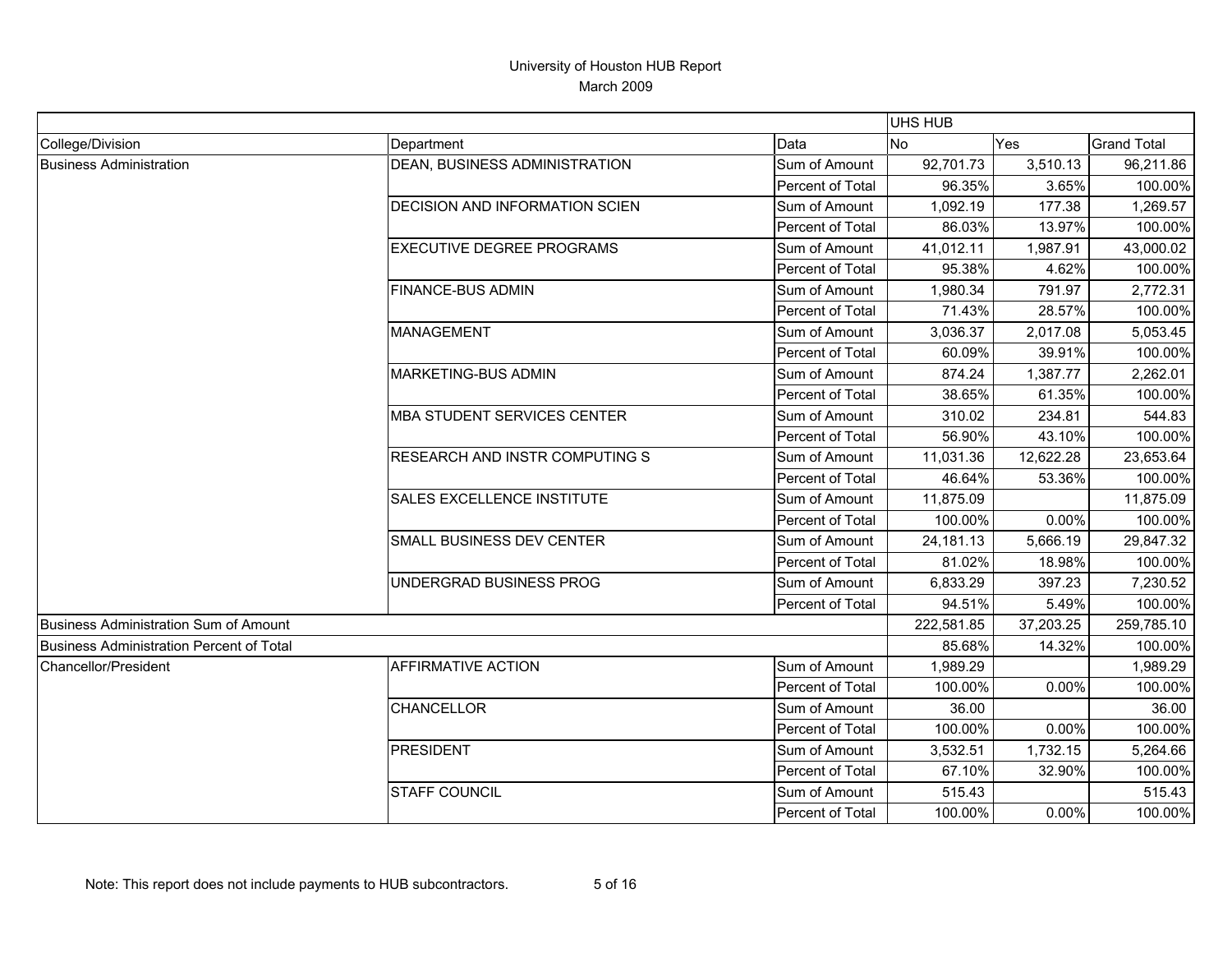|                                       |                                       |                  | <b>UHS HUB</b> |           |                    |
|---------------------------------------|---------------------------------------|------------------|----------------|-----------|--------------------|
| College/Division                      | Department                            | Data             | <b>No</b>      | Yes       | <b>Grand Total</b> |
| Chancellor/President Sum of Amount    |                                       |                  | 6,073.23       | 1,732.15  | 7,805.38           |
| Chancellor/President Percent of Total |                                       |                  | 77.81%         | 22.19%    | 100.00%            |
| Education                             | CENTER FOR INFO TECH IN EDUCATION     | Sum of Amount    | 7,664.43       | 9,225.03  | 16,889.46          |
|                                       |                                       | Percent of Total | 45.38%         | 54.62%    | 100.00%            |
|                                       | CONSISTENCY MGMT & COOP DISCIP        | Sum of Amount    | 29,182.72      | 3,004.26  | 32,186.98          |
|                                       |                                       | Percent of Total | 90.67%         | 9.33%     | 100.00%            |
|                                       | <b>CURRICULUM AND INSTRUCTION</b>     | Sum of Amount    | 17,985.15      | 10,960.87 | 28,946.02          |
|                                       |                                       | Percent of Total | 62.13%         | 37.87%    | 100.00%            |
|                                       | DEAN, EDUCATION                       | Sum of Amount    | 18,759.76      | 4,173.66  | 22,933.42          |
|                                       |                                       | Percent of Total | 81.80%         | 18.20%    | 100.00%            |
|                                       | EDU. LEADERSHIP & CULTURAL STU        | Sum of Amount    | 2,968.46       |           | 2,968.46           |
|                                       |                                       | Percent of Total | 100.00%        | 0.00%     | 100.00%            |
|                                       | EDUCATIONAL PSYCHOLOGY                | Sum of Amount    | 10,110.99      | 694.14    | 10,805.13          |
|                                       |                                       | Percent of Total | 93.58%         | 6.42%     | 100.00%            |
|                                       | HEALTH AND HUMAN PERFORMANCE          | Sum of Amount    | 50,471.60      | 3,602.67  | 54,074.27          |
|                                       |                                       | Percent of Total | 93.34%         | 6.66%     | 100.00%            |
|                                       | HUMAN DEVELOPMENT LAB                 | Sum of Amount    | 1,525.35       |           | 1,525.35           |
|                                       |                                       | Percent of Total | 100.00%        | 0.00%     | 100.00%            |
|                                       | INSTITUTE FOR URBAN EDUCATION         | Sum of Amount    | 758.04         | 568.04    | 1,326.08           |
|                                       |                                       | Percent of Total | 57.16%         | 42.84%    | 100.00%            |
|                                       | <b>OBESITY RESEARCH CENTER</b>        | Sum of Amount    | 11.03          |           | 11.03              |
|                                       |                                       | Percent of Total | 100.00%        | 0.00%     | 100.00%            |
|                                       | <b>TEACHER EDUCATION AND CERTIFIC</b> | Sum of Amount    |                | 840.35    | 840.35             |
|                                       |                                       | Percent of Total | 0.00%          | 100.00%   | 100.00%            |
| <b>Education Sum of Amount</b>        |                                       |                  | 139,437.53     | 33,069.02 | 172,506.55         |
| <b>Education Percent of Total</b>     |                                       |                  | 80.83%         | 19.17%    | 100.00%            |
| Engineering                           | CENTER FOR NANOMAGNETIC SYSTEM        | Sum of Amount    | 304.85         |           | 304.85             |
|                                       |                                       | Percent of Total | 100.00%        | 0.00%     | 100.00%            |
|                                       | <b>CHEMICAL ENGINEERING</b>           | Sum of Amount    | 390,028.95     | 5,957.56  | 395,986.51         |
|                                       |                                       | Percent of Total | 98.50%         | 1.50%     | 100.00%            |
|                                       | <b>CIVIL ENGINEERING</b>              | Sum of Amount    | 12,169.33      | 1,203.69  | 13,373.02          |
|                                       |                                       | Percent of Total | 91.00%         | 9.00%     | 100.00%            |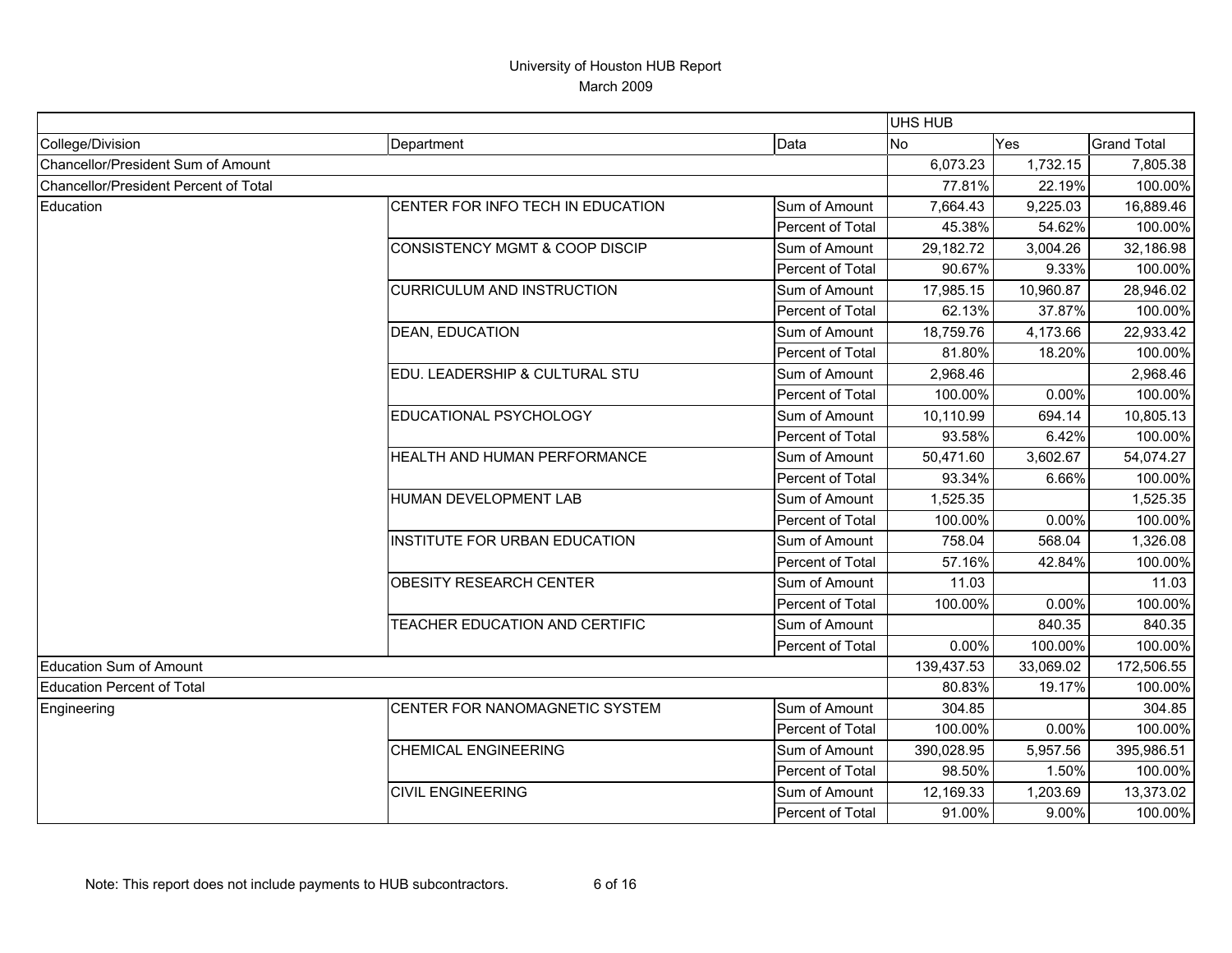|                                        |                                |                  | UHS HUB    |           |                    |
|----------------------------------------|--------------------------------|------------------|------------|-----------|--------------------|
| College/Division                       | Department                     | Data             | <b>No</b>  | Yes       | <b>Grand Total</b> |
| Engineering                            | <b>COOPERATIVE ENGINEERING</b> | Sum of Amount    |            | 3,701.80  | 3,701.80           |
|                                        |                                | Percent of Total | 0.00%      | 100.00%   | 100.00%            |
|                                        | CTR FOR INNOVATIVE GROUTING    | Sum of Amount    | 1,408.67   | 243.71    | 1,652.38           |
|                                        |                                | Percent of Total | 85.25%     | 14.75%    | 100.00%            |
|                                        | <b>DEAN, ENGINEERING</b>       | Sum of Amount    | 63,304.47  | 2,589.33  | 65,893.80          |
|                                        |                                | Percent of Total | 96.07%     | 3.93%     | 100.00%            |
|                                        | <b>ELECTRICAL ENGINEERING</b>  | Sum of Amount    | 120,178.61 | 875.70    | 121,054.31         |
|                                        |                                | Percent of Total | 99.28%     | 0.72%     | 100.00%            |
|                                        | <b>ENGINEERING SERVICES</b>    | Sum of Amount    | 651.61     | 542.63    | 1,194.24           |
|                                        |                                | Percent of Total | 54.56%     | 45.44%    | 100.00%            |
|                                        | <b>INDUSTRIAL ENGINEERING</b>  | Sum of Amount    | 5,885.86   | 3,643.83  | 9,529.69           |
|                                        |                                | Percent of Total | 61.76%     | 38.24%    | 100.00%            |
|                                        | MECHANICAL ENGINEERING         | Sum of Amount    | 221,056.05 | 758.58    | 221,814.63         |
|                                        |                                | Percent of Total | 99.66%     | 0.34%     | 100.00%            |
|                                        | <b>WIND ENERGY CENTER</b>      | Sum of Amount    | 364.28     |           | 364.28             |
|                                        |                                | Percent of Total | 100.00%    | 0.00%     | 100.00%            |
| Engineering Sum of Amount              |                                |                  | 815,352.68 | 19,516.83 | 834,869.51         |
| <b>Engineering Percent of Total</b>    |                                |                  | 97.66%     | 2.34%     | 100.00%            |
| <b>Graduate College of Social Work</b> | ADMISSIONS-GCSW                | Sum of Amount    |            | 457.95    | 457.95             |
|                                        |                                | Percent of Total | 0.00%      | 100.00%   | 100.00%            |
|                                        | <b>AMERICAN HUMANICS</b>       | Sum of Amount    |            | 252.63    | 252.63             |
|                                        |                                | Percent of Total | 0.00%      | 100.00%   | 100.00%            |
|                                        | CHILD AND FAMILY CENTER        | Sum of Amount    |            | 1,610.68  | 1,610.68           |
|                                        |                                | Percent of Total | 0.00%      | 100.00%   | 100.00%            |
|                                        | DEAN, SOCIAL WORK              | Sum of Amount    | 967.08     | 1,243.92  | 2,211.00           |
|                                        |                                | Percent of Total | 43.74%     | 56.26%    | 100.00%            |
|                                        | <b>FIELD OFFICE</b>            | Sum of Amount    | 2,095.04   | 99.92     | 2,194.96           |
|                                        |                                | Percent of Total | 95.45%     | 4.55%     | 100.00%            |
|                                        | <b>JODY WILLIAMS CENTER</b>    | Sum of Amount    | 12,537.50  | 405.40    | 12,942.90          |
|                                        |                                | Percent of Total | 96.87%     | 3.13%     | 100.00%            |
|                                        | <b>OCP</b>                     | Sum of Amount    | 16,750.40  | 449.67    | 17,200.07          |
|                                        |                                | Percent of Total | 97.39%     | 2.61%     | 100.00%            |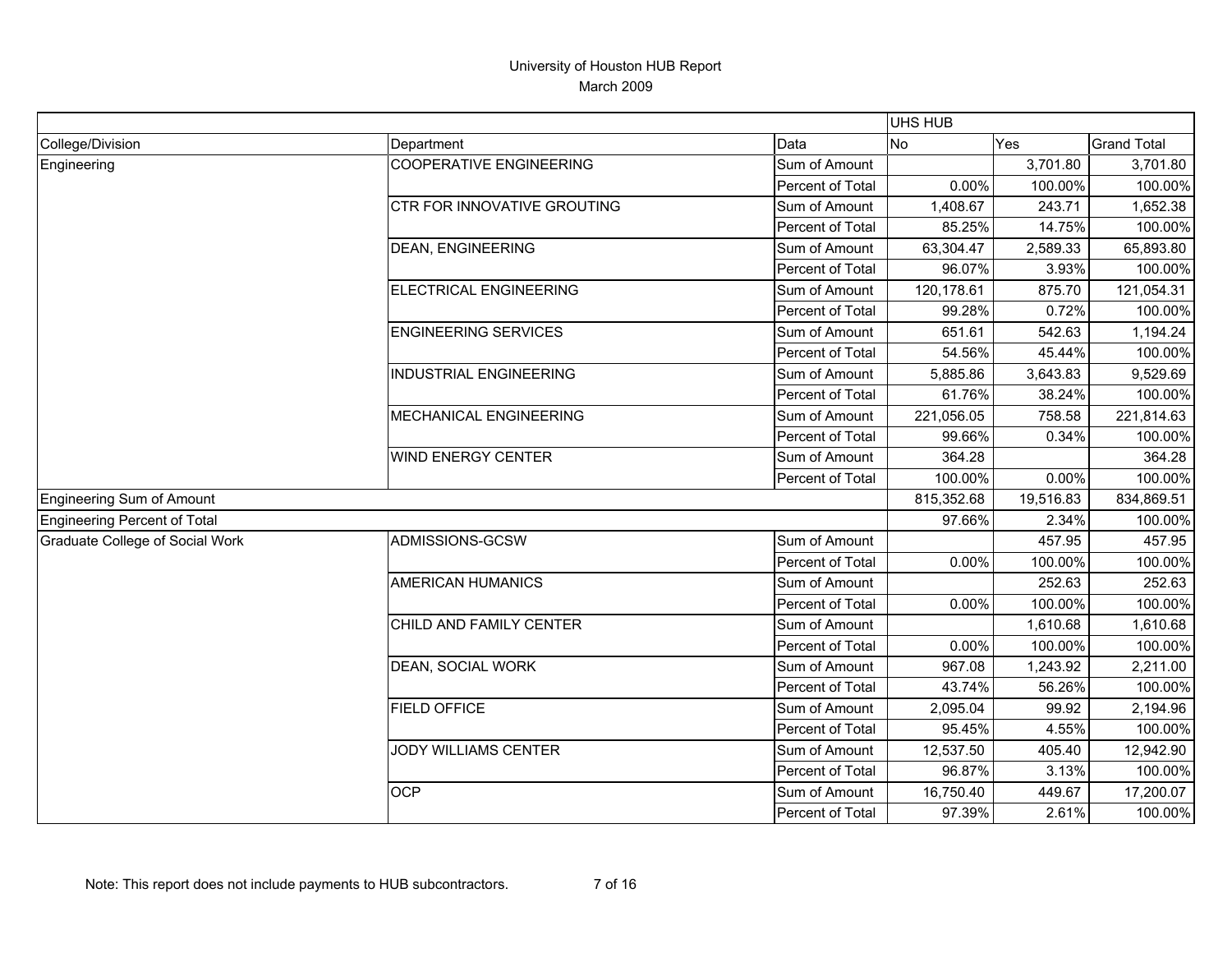|                                                  |                                |                  | UHS HUB    |            |                    |
|--------------------------------------------------|--------------------------------|------------------|------------|------------|--------------------|
| College/Division                                 | Department                     | Data             | No         | <b>Yes</b> | <b>Grand Total</b> |
| <b>Graduate College of Social Work</b>           | <b>ODSPR</b>                   | Sum of Amount    | 2,362.25   | 2,978.18   | 5,340.43           |
|                                                  |                                | Percent of Total | 44.23%     | 55.77%     | 100.00%            |
|                                                  | PHD PROGRAM                    | Sum of Amount    | 185.00     |            | 185.00             |
|                                                  |                                | Percent of Total | 100.00%    | 0.00%      | 100.00%            |
| Graduate College of Social Work Sum of Amount    |                                |                  | 34,897.27  | 7,498.35   | 42,395.62          |
| Graduate College of Social Work Percent of Total |                                |                  | 82.31%     | 17.69%     | 100.00%            |
| <b>Honors College</b>                            | DEAN, HONORS COLLEGE           | Sum of Amount    | 12,365.63  | 1,581.69   | 13,947.32          |
|                                                  |                                | Percent of Total | 88.66%     | 11.34%     | 100.00%            |
| Honors College Sum of Amount                     |                                |                  | 12,365.63  | 1,581.69   | 13,947.32          |
| Honors College Percent of Total                  |                                |                  | 88.66%     | 11.34%     | 100.00%            |
| <b>Hotel and Restaurant Management</b>           | DEAN, HOTEL & RESTAURANT MANAG | Sum of Amount    | 15,549.15  | 23,966.69  | 39,515.84          |
|                                                  |                                | Percent of Total | 39.35%     | 60.65%     | 100.00%            |
|                                                  | HOTEL AND RESTAURANT MANAGEMEN | Sum of Amount    | 318,075.53 | 2,849.25   | 320,924.78         |
|                                                  |                                | Percent of Total | 99.11%     | 0.89%      | 100.00%            |
| Hotel and Restaurant Management Sum of Amount    |                                |                  | 333,624.68 | 26,815.94  | 360,440.62         |
| Hotel and Restaurant Management Percent of Total |                                |                  | 92.56%     | 7.44%      | 100.00%            |
| Law Center                                       | ASSOCIATE DEAN, LAW            | Sum of Amount    | 122.00     | 237.91     | 359.91             |
|                                                  |                                | Percent of Total | 33.90%     | 66.10%     | 100.00%            |
|                                                  | <b>BLAKELEY INSTITUTE</b>      | Sum of Amount    | 1,993.19   | 120.17     | 2,113.36           |
|                                                  |                                | Percent of Total | 94.31%     | 5.69%      | 100.00%            |
|                                                  | <b>BUSINESS SERVICES, LAW</b>  | Sum of Amount    | 19,165.96  | 2,281.38   | 21,447.34          |
|                                                  |                                | Percent of Total | 89.36%     | 10.64%     | 100.00%            |
|                                                  | <b>CAREER SERVICES, LAW</b>    | Sum of Amount    | 3,271.20   |            | 3,271.20           |
|                                                  |                                | Percent of Total | 100.00%    | 0.00%      | 100.00%            |
|                                                  | DEAN, LAW                      | Sum of Amount    | 529.14     | 196.96     | 726.10             |
|                                                  |                                | Percent of Total | 72.87%     | 27.13%     | 100.00%            |
|                                                  | <b>EXTERNAL AFFAIRS, LAW</b>   | Sum of Amount    | 5,745.08   | 25.15      | 5,770.23           |
|                                                  |                                | Percent of Total | 99.56%     | 0.44%      | 100.00%            |
|                                                  | <b>FACILITIES, LAW</b>         | Sum of Amount    | 5,472.95   | 97.84      | 5,570.79           |
|                                                  |                                | Percent of Total | 98.24%     | 1.76%      | 100.00%            |
|                                                  | <b>FACULTY SUPPORT LAW</b>     | Sum of Amount    | 5,351.24   | 491.46     | 5,842.70           |
|                                                  |                                | Percent of Total | 91.59%     | 8.41%      | 100.00%            |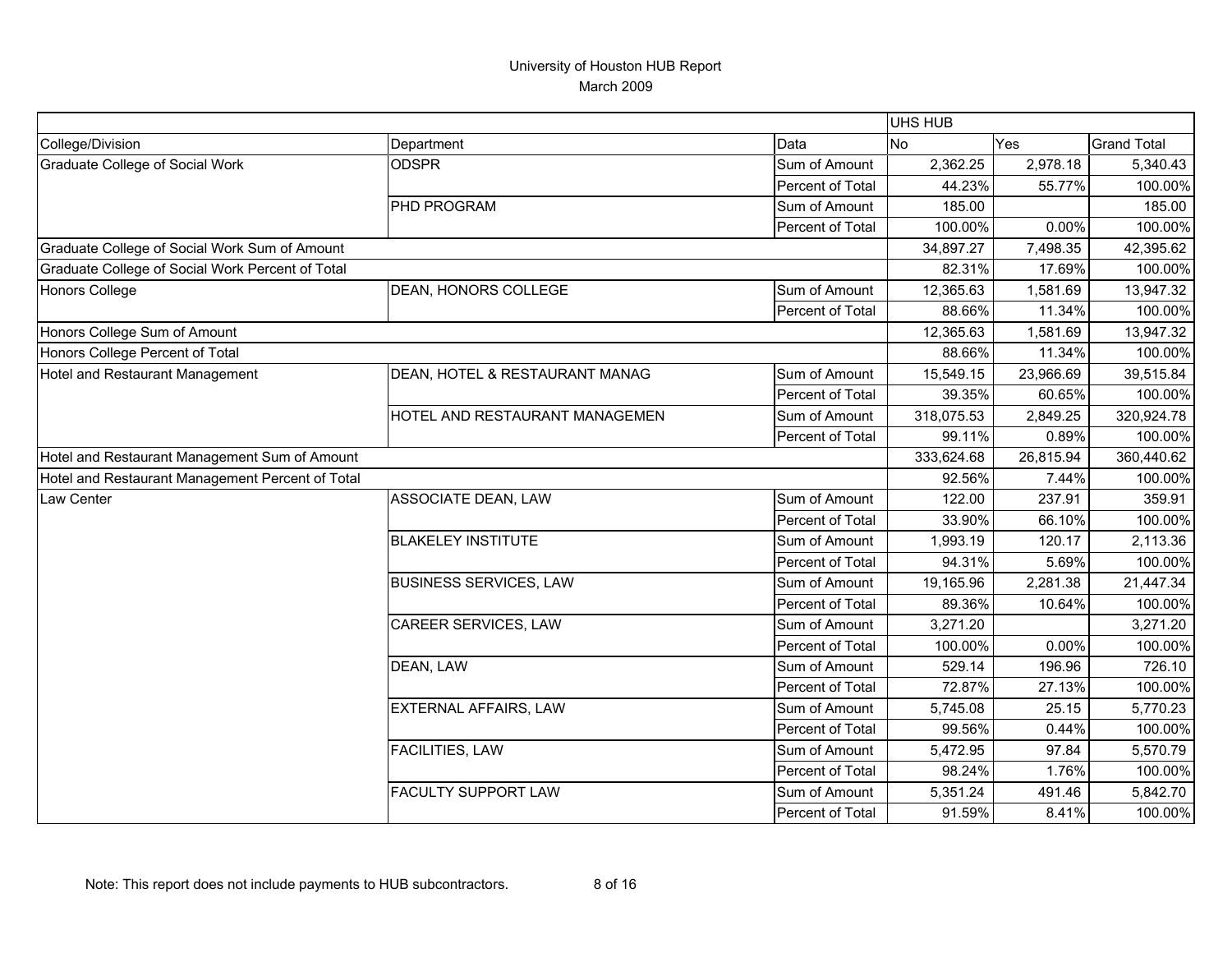|                                         |                                         |                  | <b>UHS HUB</b> |          |                    |
|-----------------------------------------|-----------------------------------------|------------------|----------------|----------|--------------------|
| College/Division                        | Department                              | Data             | No             | Yes      | <b>Grand Total</b> |
| Law Center                              | HEALTH LAW & POLICY INSTITUTE           | Sum of Amount    | 24.41          |          | 24.41              |
|                                         |                                         | Percent of Total | 100.00%        | 0.00%    | 100.00%            |
|                                         | <b>IHELG</b>                            | Sum of Amount    | 204.78         | 274.42   | 479.20             |
|                                         |                                         | Percent of Total | 42.73%         | 57.27%   | 100.00%            |
|                                         | <b>INTELLECTUAL PROP &amp; INFO LAW</b> | Sum of Amount    | 5,348.25       |          | 5,348.25           |
|                                         |                                         | Percent of Total | 100.00%        | 0.00%    | 100.00%            |
|                                         | LAW INFORMATION TECHNOLOGY              | Sum of Amount    | 295.95         | 14.99    | 310.94             |
|                                         |                                         | Percent of Total | 95.18%         | 4.82%    | 100.00%            |
|                                         | <b>LAW LIBRARY</b>                      | Sum of Amount    | 6,832.35       | 586.35   | 7,418.70           |
|                                         |                                         | Percent of Total | 92.10%         | 7.90%    | 100.00%            |
|                                         | LEGAL AID CLINIC, LAW                   | Sum of Amount    | 220.04         |          | 220.04             |
|                                         |                                         | Percent of Total | 100.00%        | 0.00%    | 100.00%            |
|                                         | LEGAL RESEARCH & WRITING, LAW           | Sum of Amount    |                | 998.79   | 998.79             |
|                                         |                                         | Percent of Total | 0.00%          | 100.00%  | 100.00%            |
|                                         | PUBLIC RELS & MARKETING, LAW            | Sum of Amount    | 3,833.28       | 30.00    | 3,863.28           |
|                                         |                                         | Percent of Total | 99.22%         | 0.78%    | 100.00%            |
|                                         | STUDENT ORGANIZATION, LAW               | Sum of Amount    | 4,389.23       | 102.84   | 4,492.07           |
|                                         |                                         | Percent of Total | 97.71%         | 2.29%    | 100.00%            |
|                                         | STUDENT SERVICES, LAW                   | Sum of Amount    | 14,726.04      | 941.58   | 15,667.62          |
|                                         |                                         | Percent of Total | 93.99%         | 6.01%    | 100.00%            |
| Law Center Sum of Amount                |                                         |                  | 77,525.09      | 6,399.84 | 83,924.93          |
| Law Center Percent of Total             |                                         |                  | 92.37%         | 7.63%    | 100.00%            |
| <b>Liberal Arts and Social Sciences</b> | <b>AEROSPACE STUDIES</b>                | Sum of Amount    | 675.80         | 37.50    | 713.30             |
|                                         |                                         | Percent of Total | 94.74%         | 5.26%    | 100.00%            |
|                                         | AFRICAN-AMERICAN STUDIES                | Sum of Amount    | 808.76         | 1,020.69 | 1,829.45           |
|                                         |                                         | Percent of Total | 44.21%         | 55.79%   | 100.00%            |
|                                         | ANTHROPOLOGY                            | Sum of Amount    | 1,209.28       | 314.18   | 1,523.46           |
|                                         |                                         | Percent of Total | 79.38%         | 20.62%   | 100.00%            |
|                                         | <b>ART</b>                              | Sum of Amount    | 6,569.50       | 4,166.03 | 10,735.53          |
|                                         |                                         | Percent of Total | 61.19%         | 38.81%   | 100.00%            |
|                                         | <b>ARTE PUBLICO</b>                     | Sum of Amount    | 28,876.27      | 824.87   | 29,701.14          |
|                                         |                                         | Percent of Total | 97.22%         | 2.78%    | 100.00%            |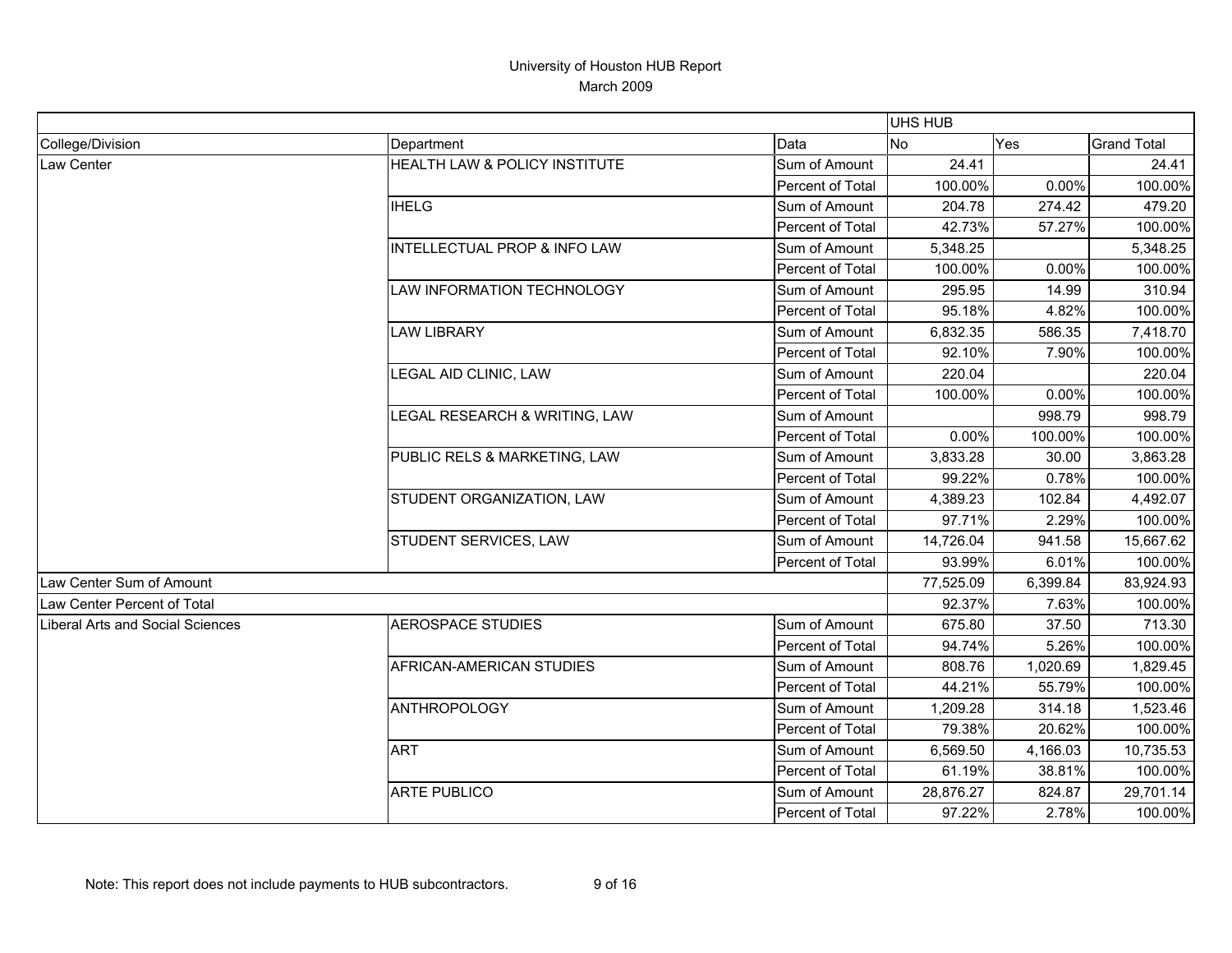|                                  |                                  |                         | <b>UHS HUB</b> |           |                    |
|----------------------------------|----------------------------------|-------------------------|----------------|-----------|--------------------|
| College/Division                 | Department                       | Data                    | <b>No</b>      | Yes       | <b>Grand Total</b> |
| Liberal Arts and Social Sciences | <b>BAND</b>                      | Sum of Amount           | 1,147.47       |           | 1,147.47           |
|                                  |                                  | Percent of Total        | 100.00%        | 0.00%     | 100.00%            |
|                                  | <b>BLAFFER GALLERY</b>           | Sum of Amount           | 25,715.28      | 439.02    | 26,154.30          |
|                                  |                                  | Percent of Total        | 98.32%         | 1.68%     | 100.00%            |
|                                  | CENTER FOR PUBLIC HISTORY        | Sum of Amount           | 6,770.00       | 130.38    | 6,900.38           |
|                                  |                                  | Percent of Total        | 98.11%         | 1.89%     | 100.00%            |
|                                  | CENTER FOR PUBLIC POLICY         | Sum of Amount           | 2,774.00       | 310.07    | 3,084.07           |
|                                  |                                  | Percent of Total        | 89.95%         | 10.05%    | 100.00%            |
|                                  | <b>COMMUNICATION</b>             | Sum of Amount           | 8,068.38       | 2,702.03  | 10,770.41          |
|                                  |                                  | Percent of Total        | 74.91%         | 25.09%    | 100.00%            |
|                                  | <b>COMMUNICATIONS DISORDERS</b>  | Sum of Amount           | 6,651.79       | 2,599.46  | 9,251.25           |
|                                  |                                  | Percent of Total        | 71.90%         | 28.10%    | 100.00%            |
|                                  | <b>CWMCA CENTER FOR THE ARTS</b> | Sum of Amount           | 18,776.75      | 50.00     | 18,826.75          |
|                                  |                                  | <b>Percent of Total</b> | 99.73%         | 0.27%     | 100.00%            |
|                                  | DEAN, LIBERAL ARTS & SOC SCI     | Sum of Amount           | 33,084.68      | 12,580.90 | 45,665.58          |
|                                  |                                  | Percent of Total        | 72.45%         | 27.55%    | 100.00%            |
|                                  | <b>ECONOMICS</b>                 | Sum of Amount           | 2,491.76       | 2,908.89  | 5,400.65           |
|                                  |                                  | Percent of Total        | 46.14%         | 53.86%    | 100.00%            |
|                                  | <b>ENGLISH</b>                   | Sum of Amount           | 8,252.39       | 17,040.67 | 25,293.06          |
|                                  |                                  | Percent of Total        | 32.63%         | 67.37%    | 100.00%            |
|                                  | <b>HISPANIC STUDIES</b>          | Sum of Amount           | 5,994.12       | 1,174.03  | 7,168.15           |
|                                  |                                  | Percent of Total        | 83.62%         | 16.38%    | 100.00%            |
|                                  | <b>HISTORY</b>                   | Sum of Amount           | 3,379.79       | 262.14    | 3,641.93           |
|                                  |                                  | Percent of Total        | 92.80%         | 7.20%     | 100.00%            |
|                                  | <b>MEXICAN-AMERICAN STUDIES</b>  | Sum of Amount           | 6,398.22       | 141.59    | 6,539.81           |
|                                  |                                  | Percent of Total        | 97.83%         | 2.17%     | 100.00%            |
|                                  | MILITARY SCIENCE                 | Sum of Amount           | 180.27         |           | 180.27             |
|                                  |                                  | Percent of Total        | 100.00%        | 0.00%     | 100.00%            |
|                                  | MODERN AND CLASSICAL LANGUAGES   | Sum of Amount           | 4,606.42       | 3,029.89  | 7,636.31           |
|                                  |                                  | Percent of Total        | 60.32%         | 39.68%    | 100.00%            |
|                                  | <b>MUSIC</b>                     | Sum of Amount           | 19,679.32      | 25,185.75 | 44,865.07          |
|                                  |                                  | Percent of Total        | 43.86%         | 56.14%    | 100.00%            |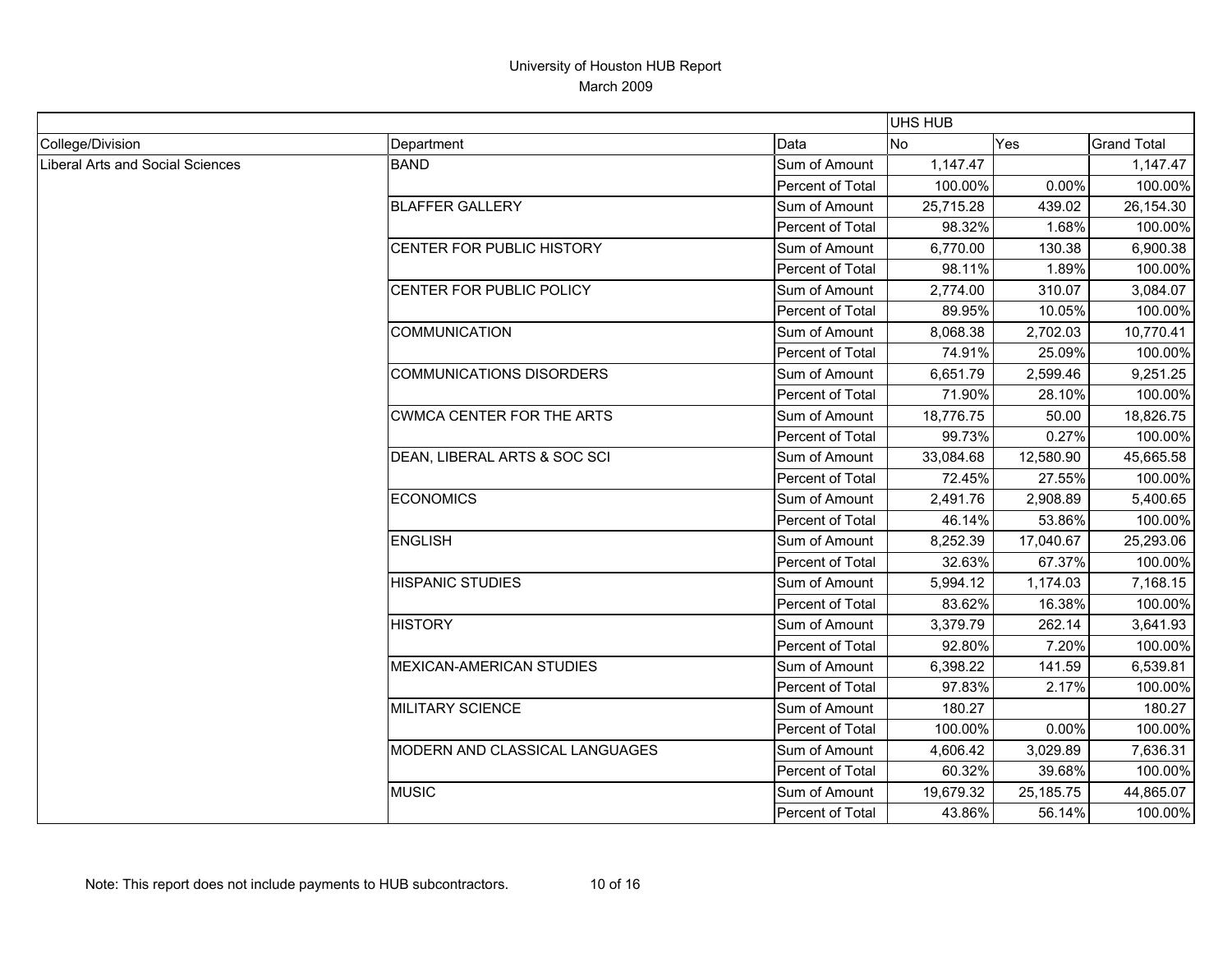|                                                   |                                            |                  | <b>UHS HUB</b> |           |                    |
|---------------------------------------------------|--------------------------------------------|------------------|----------------|-----------|--------------------|
| College/Division                                  | Department                                 | Data             | <b>No</b>      | Yes       | <b>Grand Total</b> |
| Liberal Arts and Social Sciences                  | PHILOSOPHY                                 | Sum of Amount    | 277.48         | 100.20    | 377.68             |
|                                                   |                                            | Percent of Total | 73.47%         | 26.53%    | 100.00%            |
|                                                   | POLITICAL SCIENCE                          | Sum of Amount    | 3,994.10       | 2,168.82  | 6,162.92           |
|                                                   |                                            | Percent of Total | 64.81%         | 35.19%    | 100.00%            |
|                                                   | <b>PSYCHOLOGY</b>                          | Sum of Amount    | 11,095.49      | 4,499.33  | 15,594.82          |
|                                                   |                                            | Percent of Total | 71.15%         | 28.85%    | 100.00%            |
|                                                   | SOCIOLOGY                                  | Sum of Amount    |                | 4,786.21  | 4,786.21           |
|                                                   |                                            | Percent of Total | 0.00%          | 100.00%   | 100.00%            |
|                                                   | <b>THEATRE</b>                             | Sum of Amount    | 29,923.00      | 1,144.34  | 31,067.34          |
|                                                   |                                            | Percent of Total | 96.32%         | 3.68%     | 100.00%            |
|                                                   | <b>WOMEN'S STUDIES PROGRAM</b>             | Sum of Amount    | 8,989.87       | 257.63    | 9,247.50           |
|                                                   |                                            | Percent of Total | 97.21%         | 2.79%     | 100.00%            |
|                                                   | <b>WRITING CENTER</b>                      | Sum of Amount    | 496.16         | 193.42    | 689.58             |
|                                                   |                                            | Percent of Total | 71.95%         | 28.05%    | 100.00%            |
| Liberal Arts and Social Sciences Sum of Amount    |                                            |                  | 246,886.35     | 88,068.04 | 334,954.39         |
| Liberal Arts and Social Sciences Percent of Total |                                            |                  | 73.71%         | 26.29%    | 100.00%            |
| Library                                           | <b>UNIVERSITY LIBRARIES</b>                | Sum of Amount    | 304,252.90     | 31,191.63 | 335,444.53         |
|                                                   |                                            | Percent of Total | 90.70%         | 9.30%     | 100.00%            |
| Library Sum of Amount                             |                                            |                  | 304,252.90     | 31,191.63 | 335,444.53         |
| <b>Library Percent of Total</b>                   |                                            |                  | 90.70%         | 9.30%     | 100.00%            |
| Natural Science and Mathematics                   | <b>BIOLOGY &amp; BIOCHEMISTRY</b>          | Sum of Amount    | 84,291.62      | 765.51    | 85,057.13          |
|                                                   |                                            | Percent of Total | 99.10%         | 0.90%     | 100.00%            |
|                                                   | <b>CAGE INSTITUTE</b>                      | Sum of Amount    |                | 1,956.52  | 1,956.52           |
|                                                   |                                            | Percent of Total | 0.00%          | 100.00%   | 100.00%            |
|                                                   | <b>CHEMISTRY</b>                           | Sum of Amount    | 157,207.05     | 22,920.77 | 180,127.82         |
|                                                   |                                            | Percent of Total | 87.28%         | 12.72%    | 100.00%            |
|                                                   | <b>COMPUTER SCIENCE</b>                    | Sum of Amount    | 12,312.97      | 34,626.94 | 46,939.91          |
|                                                   |                                            | Percent of Total | 26.23%         | 73.77%    | 100.00%            |
|                                                   | CTR FOR NUCLEAR RECEPTORS & CELL SIGNALING | Sum of Amount    | 840,883.80     | 5,320.67  | 846,204.47         |
|                                                   |                                            | Percent of Total | 99.37%         | 0.63%     | 100.00%            |
|                                                   | DEAN, NATURAL SCIENCE & MATHE              | Sum of Amount    | 21,355.99      | 15,328.41 | 36,684.40          |
|                                                   |                                            | Percent of Total | 58.22%         | 41.78%    | 100.00%            |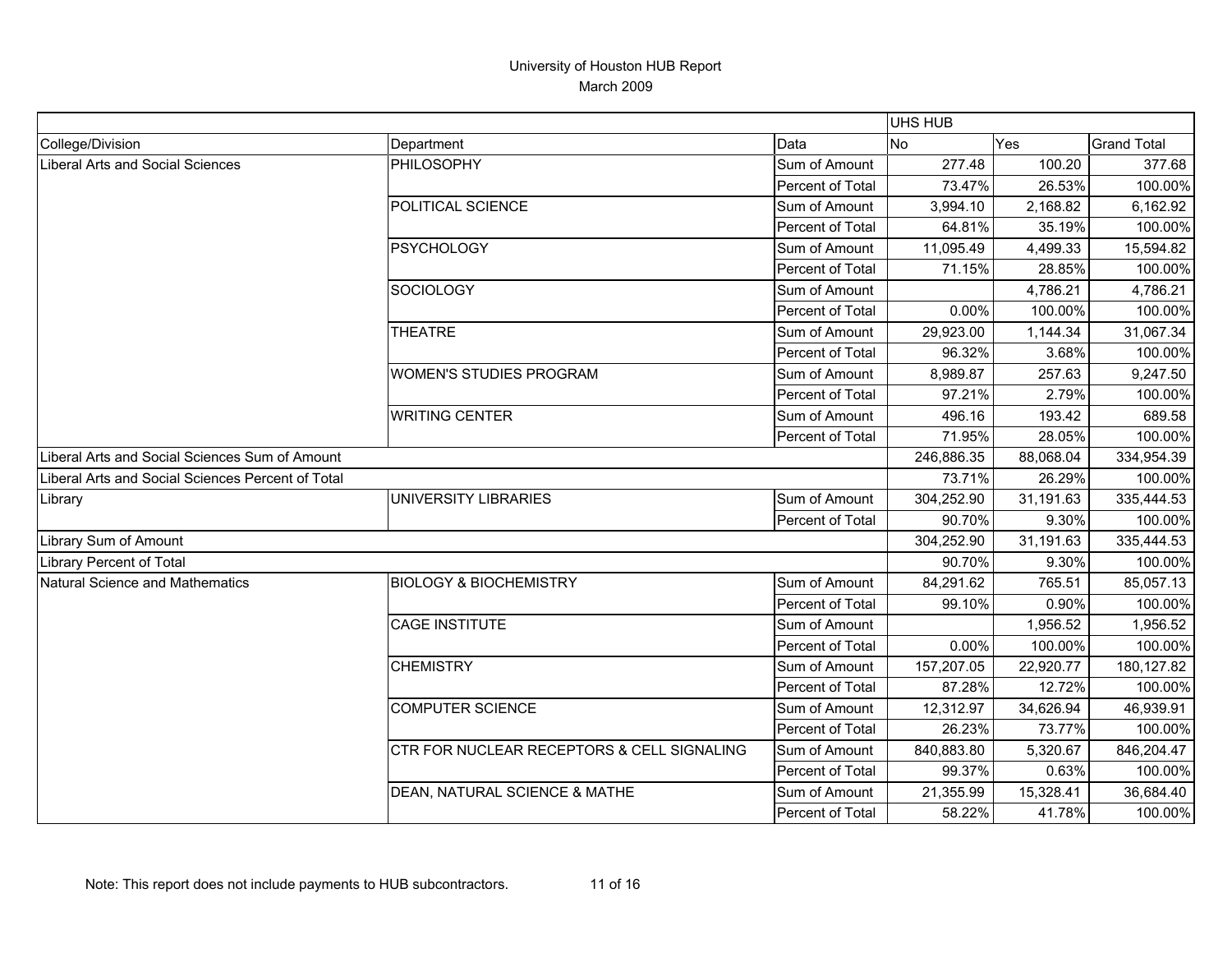|                                                  |                                       |                  | UHS HUB      |            |                    |
|--------------------------------------------------|---------------------------------------|------------------|--------------|------------|--------------------|
| College/Division                                 | Department                            | Data             | No           | Yes        | <b>Grand Total</b> |
| <b>Natural Science and Mathematics</b>           | <b>EARTH AND ATMOSPHERIC SCIENCES</b> | Sum of Amount    | 35,749.63    | 45,459.37  | 81,209.00          |
|                                                  |                                       | Percent of Total | 44.02%       | 55.98%     | 100.00%            |
|                                                  | <b>IMAQS</b>                          | Sum of Amount    | 41,328.43    | 2,873.82   | 44,202.25          |
|                                                  |                                       | Percent of Total | 93.50%       | 6.50%      | 100.00%            |
|                                                  | INST FOR THEORETICAL & ENG SCI        | Sum of Amount    | 327.06       |            | 327.06             |
|                                                  |                                       | Percent of Total | 100.00%      | 0.00%      | 100.00%            |
|                                                  | <b>MATHEMATICS</b>                    | Sum of Amount    | 19,750.69    | 3,643.13   | 23,393.82          |
|                                                  |                                       | Percent of Total | 84.43%       | 15.57%     | 100.00%            |
|                                                  | <b>PHYSICS</b>                        | Sum of Amount    | 113,089.12   | 6,433.56   | 119,522.68         |
|                                                  |                                       | Percent of Total | 94.62%       | 5.38%      | 100.00%            |
| Natural Science and Mathematics Sum of Amount    |                                       |                  | 1,326,296.36 | 139,328.70 | 1,465,625.06       |
| Natural Science and Mathematics Percent of Total |                                       |                  | 90.49%       | 9.51%      | 100.00%            |
| Optometry                                        | <b>DEAN, OPTOMETRY</b>                | Sum of Amount    | 58,409.90    | 8,922.99   | 67,332.89          |
|                                                  |                                       | Percent of Total | 86.75%       | 13.25%     | 100.00%            |
|                                                  | OPT VISION SCIENCES                   | Sum of Amount    | 73,593.17    | 6,168.36   | 79,761.53          |
|                                                  |                                       | Percent of Total | 92.27%       | 7.73%      | 100.00%            |
|                                                  | OPTOMETRY CLINIC                      | Sum of Amount    | 65,680.13    | 16,828.63  | 82,508.76          |
|                                                  |                                       | Percent of Total | 79.60%       | 20.40%     | 100.00%            |
| Optometry Sum of Amount                          |                                       |                  | 197,683.20   | 31,919.98  | 229,603.18         |
| Optometry Percent of Total                       |                                       |                  | 86.10%       | 13.90%     | 100.00%            |
| Pharmacy                                         | CLINICAL PHARMACY & ADMINISTRA        | Sum of Amount    | 26,660.04    | 1,224.52   | 27,884.56          |
|                                                  |                                       | Percent of Total | 95.61%       | 4.39%      | 100.00%            |
|                                                  | <b>DEAN, PHARMACY</b>                 | Sum of Amount    | 74,034.41    | 3,713.52   | 77,747.93          |
|                                                  |                                       | Percent of Total | 95.22%       | 4.78%      | 100.00%            |
|                                                  | PHARMACOLOGICAL & PHARMACEUTIC        | Sum of Amount    | 89,301.15    | 8,102.54   | 97,403.69          |
|                                                  |                                       | Percent of Total | 91.68%       | 8.32%      | 100.00%            |
| Pharmacy Sum of Amount                           |                                       |                  | 189,995.60   | 13,040.58  | 203,036.18         |
| Pharmacy Percent of Total                        |                                       |                  | 93.58%       | 6.42%      | 100.00%            |
| Research                                         | ANIMAL CARE OPERATIONS                | Sum of Amount    | 7,670.91     | 6,170.14   | 13,841.05          |
|                                                  |                                       | Percent of Total | 55.42%       | 44.58%     | 100.00%            |
|                                                  | CENTER FOR ADVANCED MATERIALS         | Sum of Amount    | 7,360.41     |            | 7,360.41           |
|                                                  |                                       | Percent of Total | 100.00%      | 0.00%      | 100.00%            |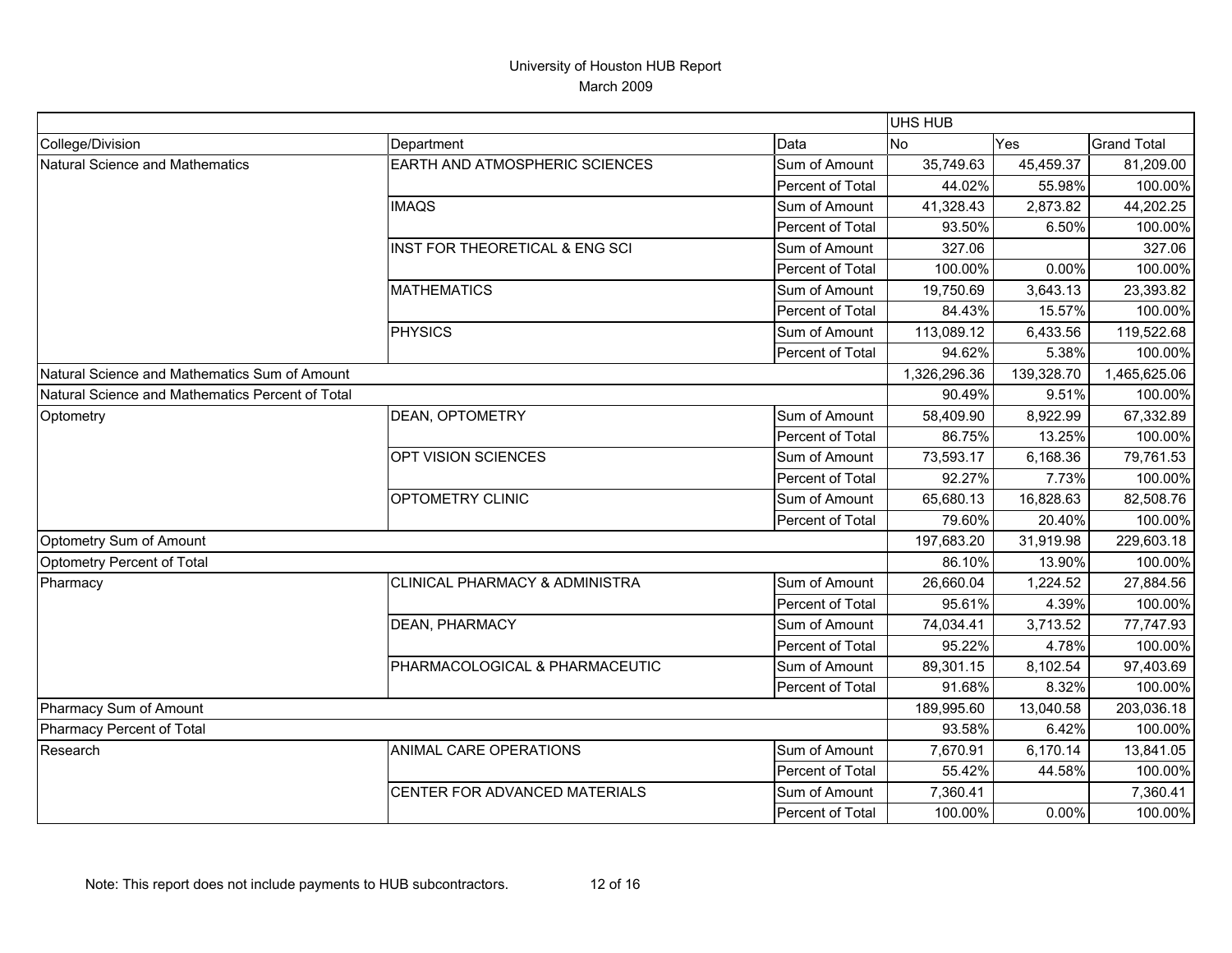|                           |                                         |                  | UHS HUB    |           |                    |
|---------------------------|-----------------------------------------|------------------|------------|-----------|--------------------|
| College/Division          | Department                              | Data             | <b>No</b>  | Yes       | <b>Grand Total</b> |
| Research                  | CENTER FOR MATERIALS CHEMISTRY          | Sum of Amount    | 398.90     |           | 398.90             |
|                           |                                         | Percent of Total | 100.00%    | 0.00%     | 100.00%            |
|                           | ENVIRONMENTAL INSTIT-HOUSTON            | Sum of Amount    | 246.44     |           | 246.44             |
|                           |                                         | Percent of Total | 100.00%    | 0.00%     | 100.00%            |
|                           | <b>GRANTS AND CONTRACTS</b>             | Sum of Amount    | 938.30     | 1,180.00  | 2,118.30           |
|                           |                                         | Percent of Total | 44.29%     | 55.71%    | 100.00%            |
|                           | <b>HOUSTON COASTAL CENTER</b>           | Sum of Amount    | 281.22     |           | 281.22             |
|                           |                                         | Percent of Total | 100.00%    | 0.00%     | 100.00%            |
|                           | INSTITUTE FOR SPACE SYSTEMS             | Sum of Amount    | 14.56      |           | 14.56              |
|                           |                                         | Percent of Total | 100.00%    | 0.00%     | 100.00%            |
|                           | OFFICE OF TECHNOLOGY MANAGEMEN          | Sum of Amount    | 17,555.26  | 70.92     | 17,626.18          |
|                           |                                         | Percent of Total | 99.60%     | 0.40%     | 100.00%            |
|                           | <b>RESEARCH DIVISION OFFICE</b>         | Sum of Amount    | 11,430.14  | 2,072.32  | 13,502.46          |
|                           |                                         | Percent of Total | 84.65%     | 15.35%    | 100.00%            |
|                           | <b>RESEARCH FINANCIAL SERVICES</b>      | Sum of Amount    | 354.63     | 180.66    | 535.29             |
|                           |                                         | Percent of Total | 66.25%     | 33.75%    | 100.00%            |
|                           | <b>RESEARCH INFORMATION CENTER</b>      | Sum of Amount    | 249.82     | 5,870.63  | 6,120.45           |
|                           |                                         | Percent of Total | 4.08%      | 95.92%    | 100.00%            |
|                           | RESEARCH POLICIES/COMPLIANCE/COMMITTEES | Sum of Amount    | 290.00     | 14.52     | 304.52             |
|                           |                                         | Percent of Total | 95.23%     | 4.77%     | 100.00%            |
|                           | <b>RESEARCH SERVICES</b>                | Sum of Amount    | 577.74     | 155.20    | 732.94             |
|                           |                                         | Percent of Total | 78.83%     | 21.17%    | 100.00%            |
|                           | <b>TCSUH</b>                            | Sum of Amount    | 93,657.07  | 854.86    | 94,511.93          |
|                           |                                         | Percent of Total | 99.10%     | 0.90%     | 100.00%            |
|                           | <b>TIMES</b>                            | Sum of Amount    | 2,308.97   | 4,458.06  | 6,767.03           |
|                           |                                         | Percent of Total | 34.12%     | 65.88%    | 100.00%            |
|                           | TX LEARNING/COMPUTATIONAL CTR           | Sum of Amount    | 95,106.36  | 2,668.49  | 97,774.85          |
|                           |                                         | Percent of Total | 97.27%     | 2.73%     | 100.00%            |
| Research Sum of Amount    |                                         |                  | 238,440.73 | 23,695.80 | 262,136.53         |
| Research Percent of Total |                                         | 90.96%           | 9.04%      | 100.00%   |                    |
| <b>Student Affairs</b>    | <b>CAMPUS ACTIVITIES</b>                | Sum of Amount    | 31,218.11  | 1,784.76  | 33,002.87          |
|                           |                                         | Percent of Total | 94.59%     | 5.41%     | 100.00%            |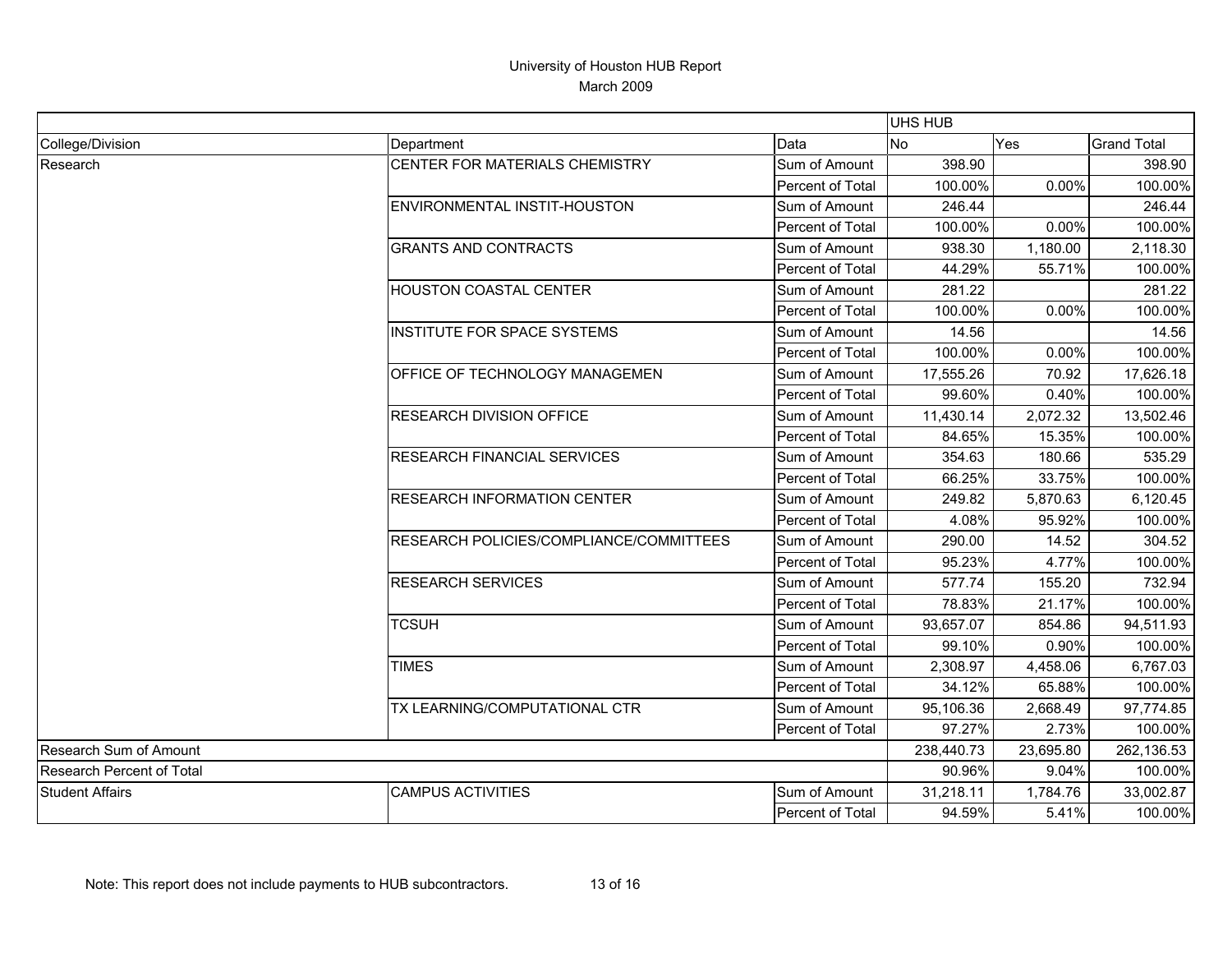|                        |                                       |                         | UHS HUB    |           |                    |
|------------------------|---------------------------------------|-------------------------|------------|-----------|--------------------|
| College/Division       | Department                            | Data                    | <b>No</b>  | Yes       | <b>Grand Total</b> |
| <b>Student Affairs</b> | <b>CAMPUS RECREATION</b>              | Sum of Amount           | 68,559.85  | 18,015.21 | 86,575.06          |
|                        |                                       | <b>Percent of Total</b> | 79.19%     | 20.81%    | 100.00%            |
|                        | CENTER FOR STUDENTS W/DISABILI        | Sum of Amount           | 70,008.24  |           | 70,008.24          |
|                        |                                       | Percent of Total        | 100.00%    | 0.00%     | 100.00%            |
|                        | CHILD CARE CENTER                     | Sum of Amount           | 8,331.73   | 1.625.99  | 9,957.72           |
|                        |                                       | Percent of Total        | 83.67%     | 16.33%    | 100.00%            |
|                        | COUNSELING AND PSYCH SVCS             | Sum of Amount           | 6,453.76   | 738.37    | 7,192.13           |
|                        |                                       | Percent of Total        | 89.73%     | 10.27%    | 100.00%            |
|                        | <b>DEAN OF STUDENTS</b>               | Sum of Amount           | 5,627.45   |           | 5,627.45           |
|                        |                                       | Percent of Total        | 100.00%    | 0.00%     | 100.00%            |
|                        | INT'L STUDENT & SCHOLAR SERVIC        | Sum of Amount           | 4,661.18   | 12.99     | 4,674.17           |
|                        |                                       | Percent of Total        | 99.72%     | 0.28%     | 100.00%            |
|                        | LEARNING AND ASSESSMENT SVCS          | Sum of Amount           | 6,129.07   | 962.72    | 7,091.79           |
|                        |                                       | Percent of Total        | 86.42%     | 13.58%    | 100.00%            |
|                        | LEARNING SUPPORT SERVICES             | Sum of Amount           | 2,303.64   | 1,640.56  | 3,944.20           |
|                        |                                       | Percent of Total        | 58.41%     | 41.59%    | 100.00%            |
|                        | <b>RESIDENTIAL LIFE &amp; HOUSING</b> | Sum of Amount           | 175,485.75 | 23,693.77 | 199,179.52         |
|                        |                                       | Percent of Total        | 88.10%     | 11.90%    | 100.00%            |
|                        | <b>STUDENT AFFAIRS</b>                | Sum of Amount           | 3,284.25   | 1,565.66  | 4,849.91           |
|                        |                                       | Percent of Total        | 67.72%     | 32.28%    | 100.00%            |
|                        | STUDENT HEALTH CENTER                 | Sum of Amount           | 40,921.12  | 2,139.37  | 43,060.49          |
|                        |                                       | Percent of Total        | 95.03%     | 4.97%     | 100.00%            |
|                        | <b>STUDENT PHARMACY</b>               | Sum of Amount           | 285.00     |           | 285.00             |
|                        |                                       | Percent of Total        | 100.00%    | 0.00%     | 100.00%            |
|                        | <b>STUDENT PUBLICATIONS</b>           | Sum of Amount           | 4,036.53   | 214.70    | 4,251.23           |
|                        |                                       | Percent of Total        | 94.95%     | 5.05%     | 100.00%            |
|                        | UNIVERSITY CAREER SERVICES            | Sum of Amount           | 2,557.86   | 1,244.37  | 3,802.23           |
|                        |                                       | Percent of Total        | 67.27%     | 32.73%    | 100.00%            |
|                        | <b>UNIVERSITY CENTER</b>              | Sum of Amount           | 57,973.72  | 1,994.58  | 59,968.30          |
|                        |                                       | Percent of Total        | 96.67%     | 3.33%     | 100.00%            |
|                        | UNIVERSITY TESTING SERVICES           | Sum of Amount           | 15,677.55  | 5,200.18  | 20,877.73          |
|                        |                                       | Percent of Total        | 75.09%     | 24.91%    | 100.00%            |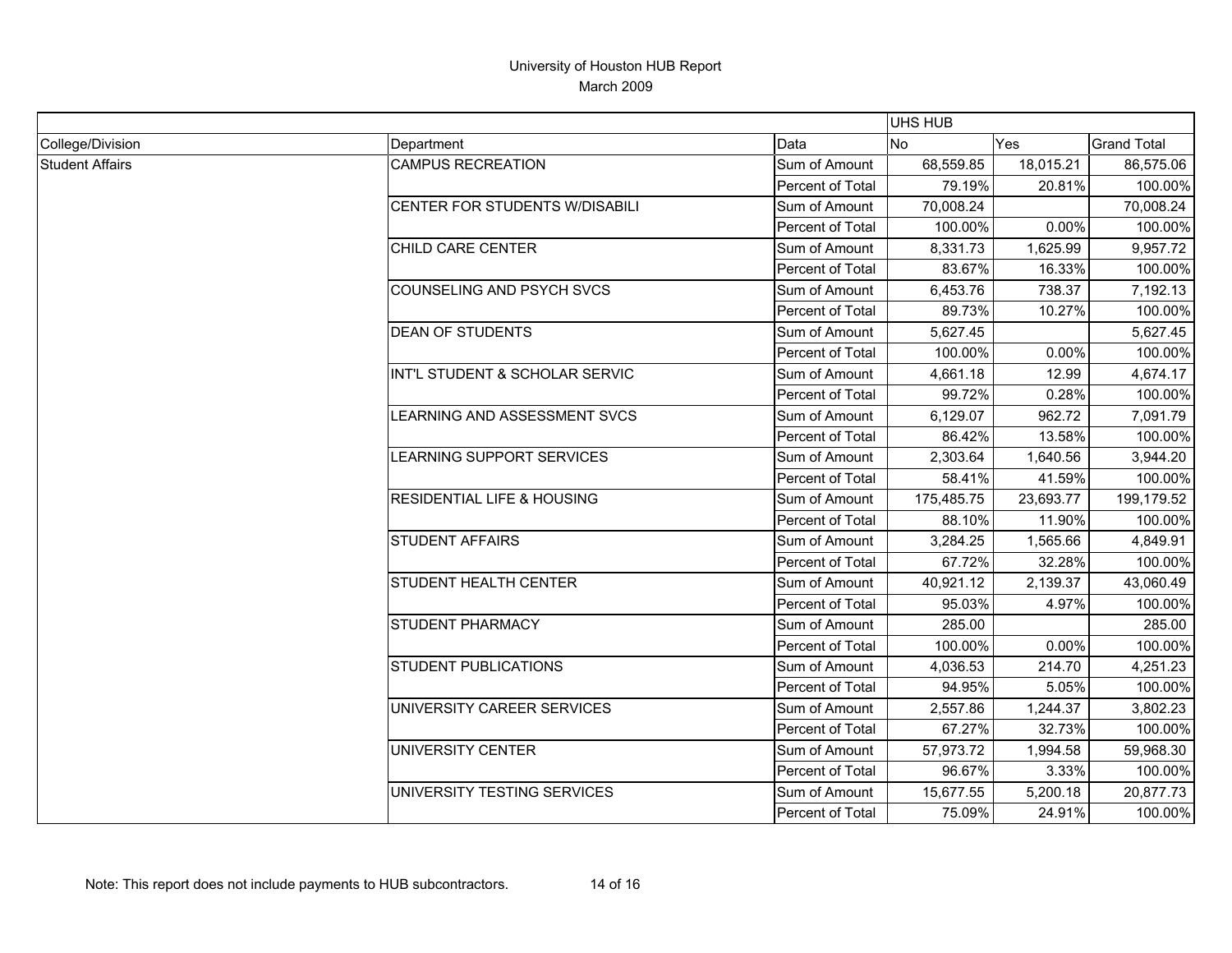|                                         |                                         |                  | <b>UHS HUB</b> |            |                    |
|-----------------------------------------|-----------------------------------------|------------------|----------------|------------|--------------------|
| College/Division                        | Department                              | Data             | <b>No</b>      | Yes        | <b>Grand Total</b> |
| <b>Student Affairs</b>                  | <b>VETERAN SERVICES</b>                 | Sum of Amount    | 1,422.29       | 16.99      | 1,439.28           |
|                                         |                                         | Percent of Total | 98.82%         | 1.18%      | 100.00%            |
| Student Affairs Sum of Amount           |                                         | 504,937.10       | 60,850.22      | 565,787.32 |                    |
| <b>Student Affairs Percent of Total</b> |                                         |                  | 89.25%         | 10.75%     | 100.00%            |
| Technology                              | CENTER FOR APPLIED TECHNOLOGY           | Sum of Amount    | 1,794.69       |            | 1,794.69           |
|                                         |                                         | Percent of Total | 100.00%        | 0.00%      | 100.00%            |
|                                         | CENTER FOR FUTURE OF HEALTH             | Sum of Amount    | 823.41         |            | 823.41             |
|                                         |                                         | Percent of Total | 100.00%        | 0.00%      | 100.00%            |
|                                         | DEAN, TECHNOLOGY                        | Sum of Amount    | 16,685.57      | 11,599.32  | 28,284.89          |
|                                         |                                         | Percent of Total | 58.99%         | 41.01%     | 100.00%            |
|                                         | <b>ENGINEERING TECHNOLOGY</b>           | Sum of Amount    | 8,444.53       | 1,523.11   | 9,967.64           |
|                                         |                                         | Percent of Total | 84.72%         | 15.28%     | 100.00%            |
|                                         | HUMAN DEVELOP AND CONSUMER SCI          | Sum of Amount    | 1,201.68       | 4,397.86   | 5,599.54           |
|                                         |                                         | Percent of Total | 21.46%         | 78.54%     | 100.00%            |
|                                         | <b>INFORMATION &amp; LOGISTICS TECH</b> | Sum of Amount    | 31,972.56      | 34,885.46  | 66,858.02          |
|                                         |                                         | Percent of Total | 47.82%         | 52.18%     | 100.00%            |
|                                         | <b>TMAC</b>                             | Sum of Amount    | 8,063.95       |            | 8,063.95           |
|                                         |                                         | Percent of Total | 100.00%        | 0.00%      | 100.00%            |
| Technology Sum of Amount                |                                         |                  | 68,986.39      | 52,405.75  | 121,392.14         |
| <b>Technology Percent of Total</b>      |                                         |                  | 56.83%         | 43.17%     | 100.00%            |
| <b>University Advancement</b>           | ADVANCEMENT INFORMATION SVCS            | Sum of Amount    | 197.73         | 274.28     | 472.01             |
|                                         |                                         | Percent of Total | 41.89%         | 58.11%     | 100.00%            |
|                                         | <b>ANNUAL GIVING</b>                    | Sum of Amount    | 35,382.12      |            | 35,382.12          |
|                                         |                                         | Percent of Total | 100.00%        | 0.00%      | 100.00%            |
|                                         | <b>CREATIVE SERVICES</b>                | Sum of Amount    | 367.86         |            | 367.86             |
|                                         |                                         | Percent of Total | 100.00%        | 0.00%      | 100.00%            |
|                                         | <b>DEVELOPMENT</b>                      | Sum of Amount    | 11,006.35      | 2,219.46   | 13,225.81          |
|                                         |                                         | Percent of Total | 83.22%         | 16.78%     | 100.00%            |
|                                         | <b>DEVELOPMENT RESEARCH</b>             | Sum of Amount    | 4,624.46       |            | 4,624.46           |
|                                         |                                         | Percent of Total | 100.00%        | 0.00%      | 100.00%            |
|                                         | <b>DONOR &amp; ALUMNI RECORDS</b>       | Sum of Amount    | 3,292.63       |            | 3,292.63           |
|                                         |                                         | Percent of Total | 100.00%        | 0.00%      | 100.00%            |